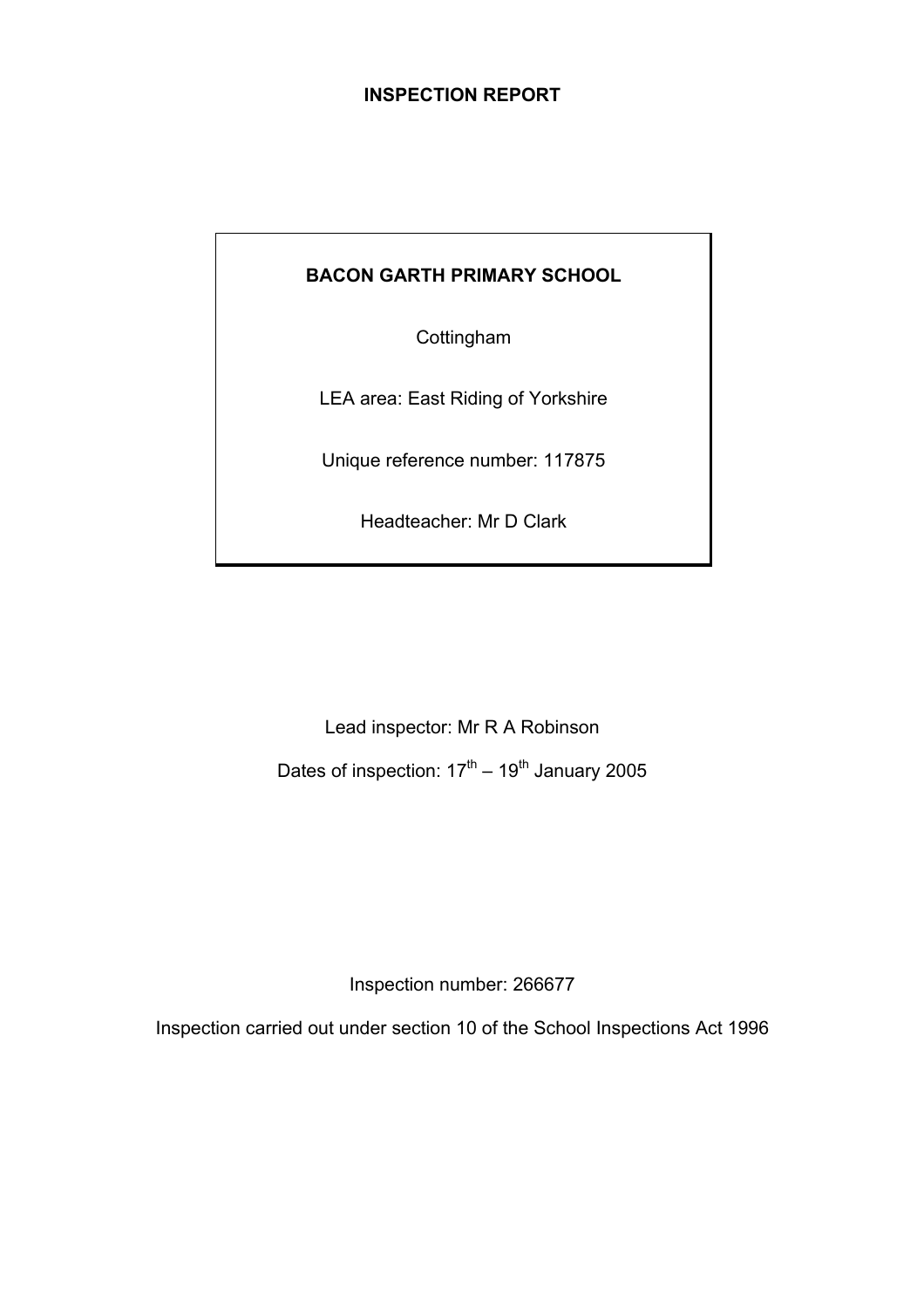## © Crown copyright 2005

This report may be reproduced in whole or in part for non-commercial educational purposes, provided that all extracts quoted are reproduced verbatim without adaptation and on condition that the source and date thereof are stated.

Further copies of this report are obtainable from the school. Under the School Inspections Act 1996, the school must provide a copy of this report and/or its summary free of charge to certain categories of people. A charge not exceeding the full cost of reproduction may be made for any other copies supplied.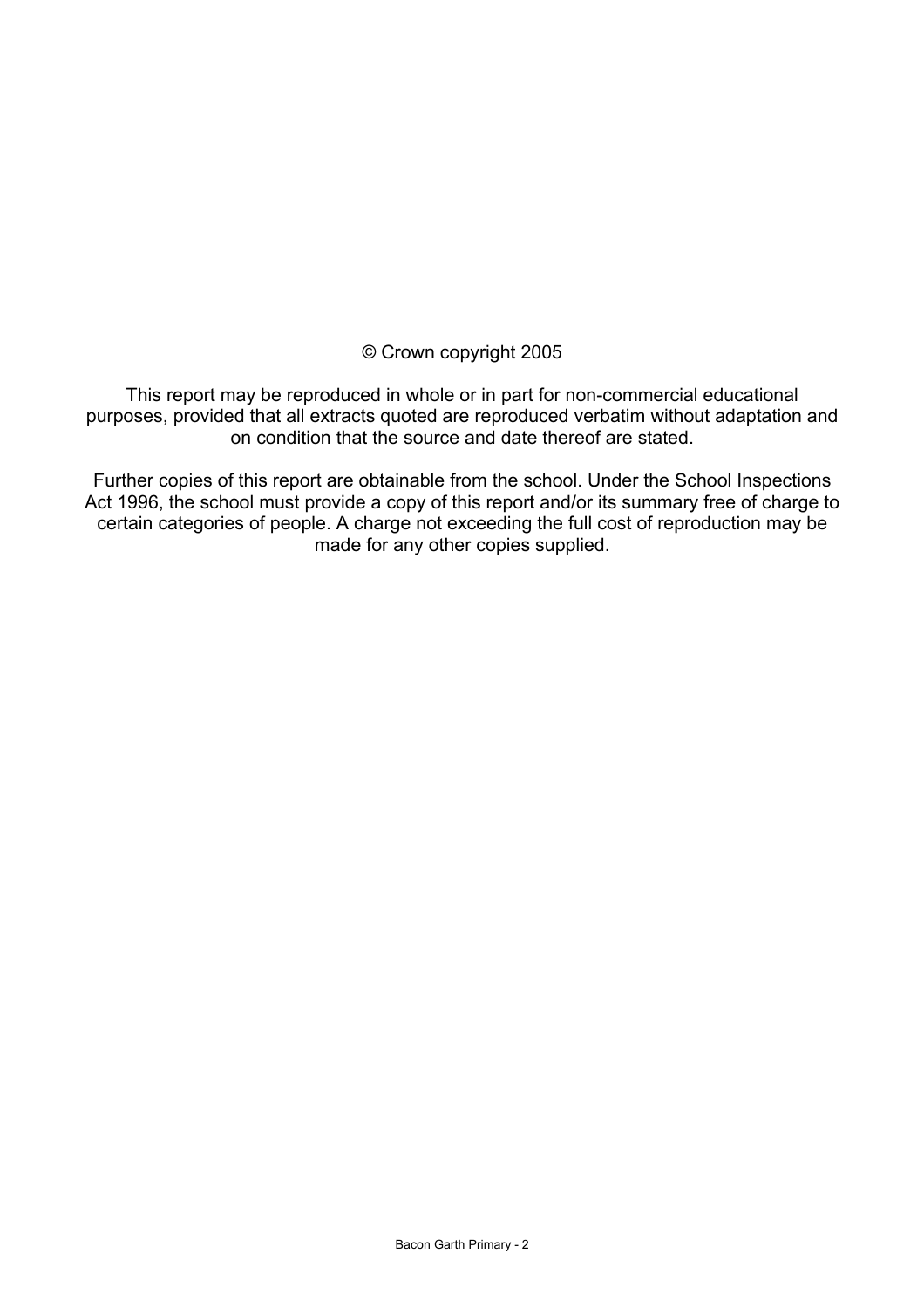# **INFORMATION ABOUT THE SCHOOL**

| Type of school:                                                   | Primary                                            |  |  |
|-------------------------------------------------------------------|----------------------------------------------------|--|--|
| School category:                                                  | Community                                          |  |  |
| Age range of pupils:                                              | $3 - 11$                                           |  |  |
| Gender of pupils:                                                 | Mixed                                              |  |  |
| Number on roll:                                                   | 140                                                |  |  |
| School address:                                                   | The Garth<br>Cottingham                            |  |  |
| Postcode:                                                         | <b>East Riding of Yorkshire</b><br><b>HU16 5BP</b> |  |  |
| Telephone number:                                                 | 01482 849521                                       |  |  |
| Fax number:                                                       | 01482 849521                                       |  |  |
| Appropriate authority:<br>of<br>chair<br>of<br>Name<br>governors: | Governing body<br>Mr Tony Briggs                   |  |  |
| οf<br>Date<br>inspection:                                         | previous 8 February 1999                           |  |  |

## **CHARACTERISTICS OF THE SCHOOL**

This is a smaller than average-sized primary school with a nursery. The nursery provides education for children throughout Cottingham, and many leave to join reception classes at their local schools. The attainment on entry to the nursery is broad though, overall, about average. No full-time pupils are at an early stage of learning English as an additional language. Nearly all pupils are of white ethnic backgrounds. The proportion of pupils known to be eligible for free school meals is about twenty per cent, which is about average. The school serves a socially and economically disadvantaged area. 27 pupils (19.4 per cent) are on the list of special educational needs, which is about average. Five pupils have statements of special educational needs, which is above average. Most of the pupils receiving additional help have speech and communication or moderate learning difficulties or social, emotional and behavioural difficulties. The number of pupils joining or leaving the school other than at the usual times is high. The school gained a School Achievement Award in 2000, Basic Skills Quality Mark in 2001, Investors in People Award in 2002 and Heartbeat Award in 2004. It is involved in the Leadership Development Strategy in Primary Schools. During the academic year 2003/4, the school experienced staffing difficulties due to a significant change of staffing. The headteacher has been in post since September 2004.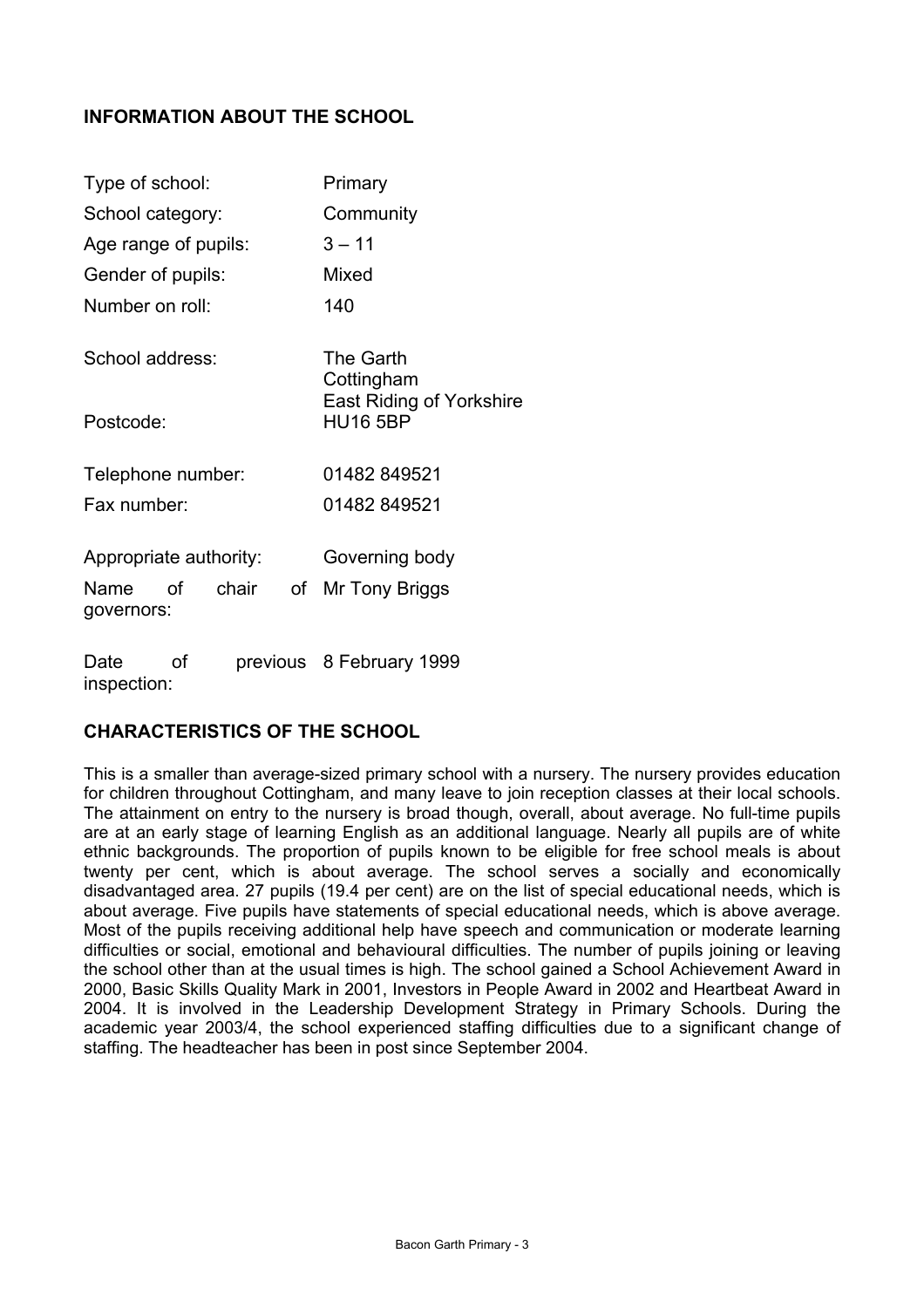# **INFORMATION ABOUT THE INSPECTION TEAM**

| <b>Members of the inspection team</b> |                        | <b>Subject responsibilities</b> |                                               |
|---------------------------------------|------------------------|---------------------------------|-----------------------------------------------|
| 21024                                 | <b>Robert Robinson</b> | Lead inspector                  | <b>Mathematics</b>                            |
|                                       |                        |                                 | Religious education                           |
|                                       |                        |                                 | <b>Foundation Stage</b>                       |
| 9981                                  | Saleem Hussain         | Lay inspector                   |                                               |
| 25431                                 | <b>Lesley Clark</b>    | Team inspector                  | English                                       |
|                                       |                        |                                 | additional<br>English<br>as<br>an<br>language |
|                                       |                        |                                 | Art and design                                |
|                                       |                        |                                 | Design and technology                         |
|                                       |                        |                                 | <b>Music</b>                                  |
|                                       |                        |                                 | Physical education                            |
| 23319                                 | <b>Vincent Leary</b>   | Team inspector                  | Information and communication<br>technology   |
|                                       |                        |                                 | Science                                       |
|                                       |                        |                                 | Geography                                     |
|                                       |                        |                                 | History                                       |

The inspection contractor was:

Serco QAA

 Herringston Barn Herringston **Dorchester**  Dorset DT2 9PU

Any concerns or complaints about the inspection or the report should be made initially to the inspection contractor. The procedures are set out in the leaflet *'Complaining about Ofsted Inspections'*, which is available from Ofsted Publications Centre (telephone 07002 637833) or Ofsted's website (www.ofsted.gov.uk).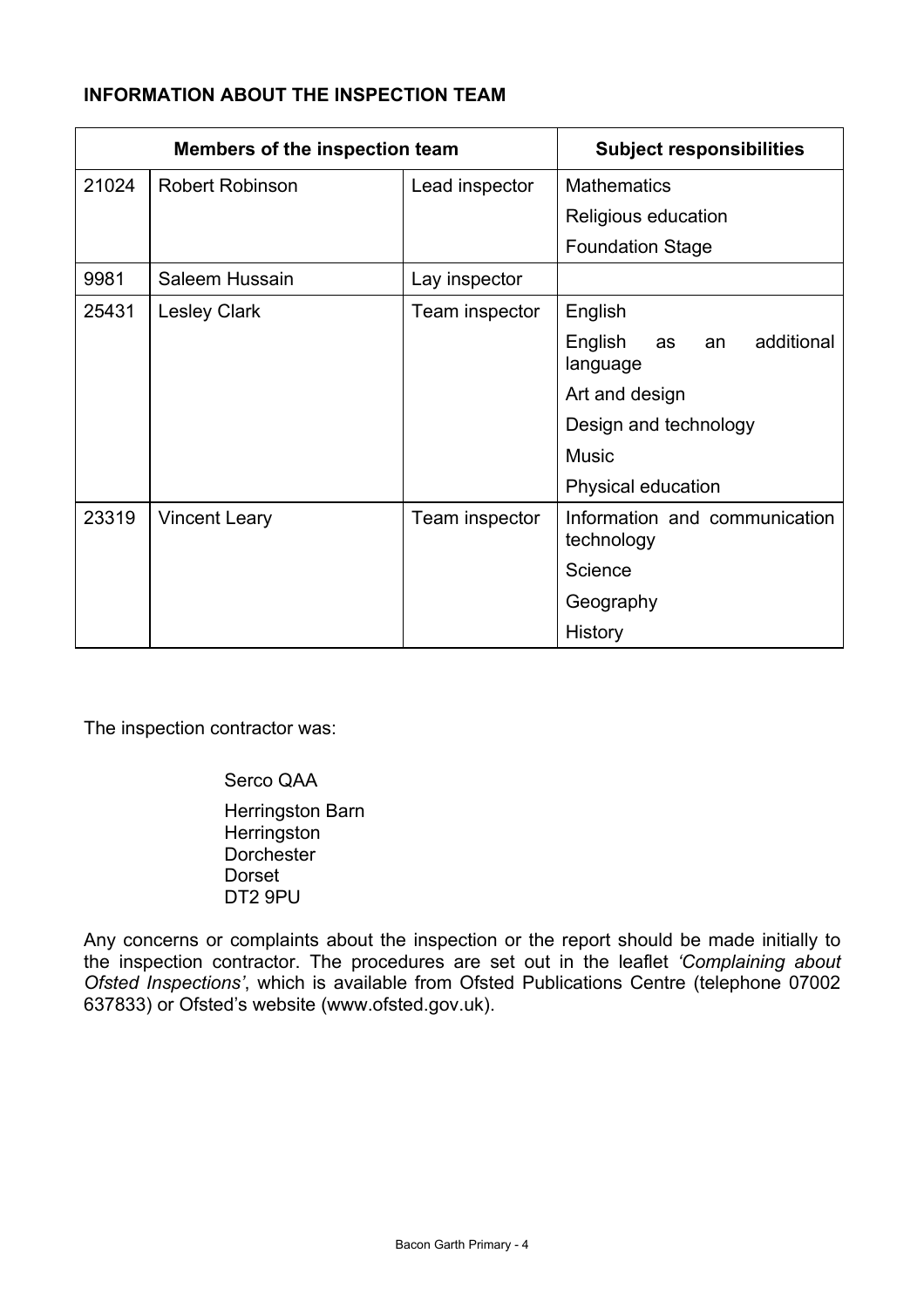# **REPORT CONTENTS**

|                                                                                                                                    | Page |
|------------------------------------------------------------------------------------------------------------------------------------|------|
| <b>PART A: SUMMARY OF THE REPORT</b>                                                                                               | 6    |
| <b>PART B: COMMENTARY ON THE MAIN INSPECTION FINDINGS</b>                                                                          |      |
| <b>STANDARDS ACHIEVED BY PUPILS</b>                                                                                                | 9    |
| Standards achieved in areas of learning and subjects                                                                               |      |
| Pupils' attitudes, values and other personal qualities                                                                             |      |
| <b>QUALITY OF EDUCATION PROVIDED BY THE SCHOOL</b>                                                                                 | 11   |
| Teaching and learning<br>The curriculum<br>Care, guidance and support<br>Partnership with parents, other schools and the community |      |
| <b>LEADERSHIP AND MANAGEMENT</b>                                                                                                   | 16   |
| <b>PART C: THE QUALITY OF EDUCATION IN AREAS OF LEARNING</b><br><b>AND SUBJECTS</b>                                                | 19   |
| AREAS OF LEARNING IN THE FOUNDATION STAGE                                                                                          |      |
| <b>SUBJECTS IN KEY STAGES 1 AND 2</b>                                                                                              |      |
| <b>PART D: SUMMARY OF THE MAIN INSPECTION JUDGEMENTS</b>                                                                           | 32   |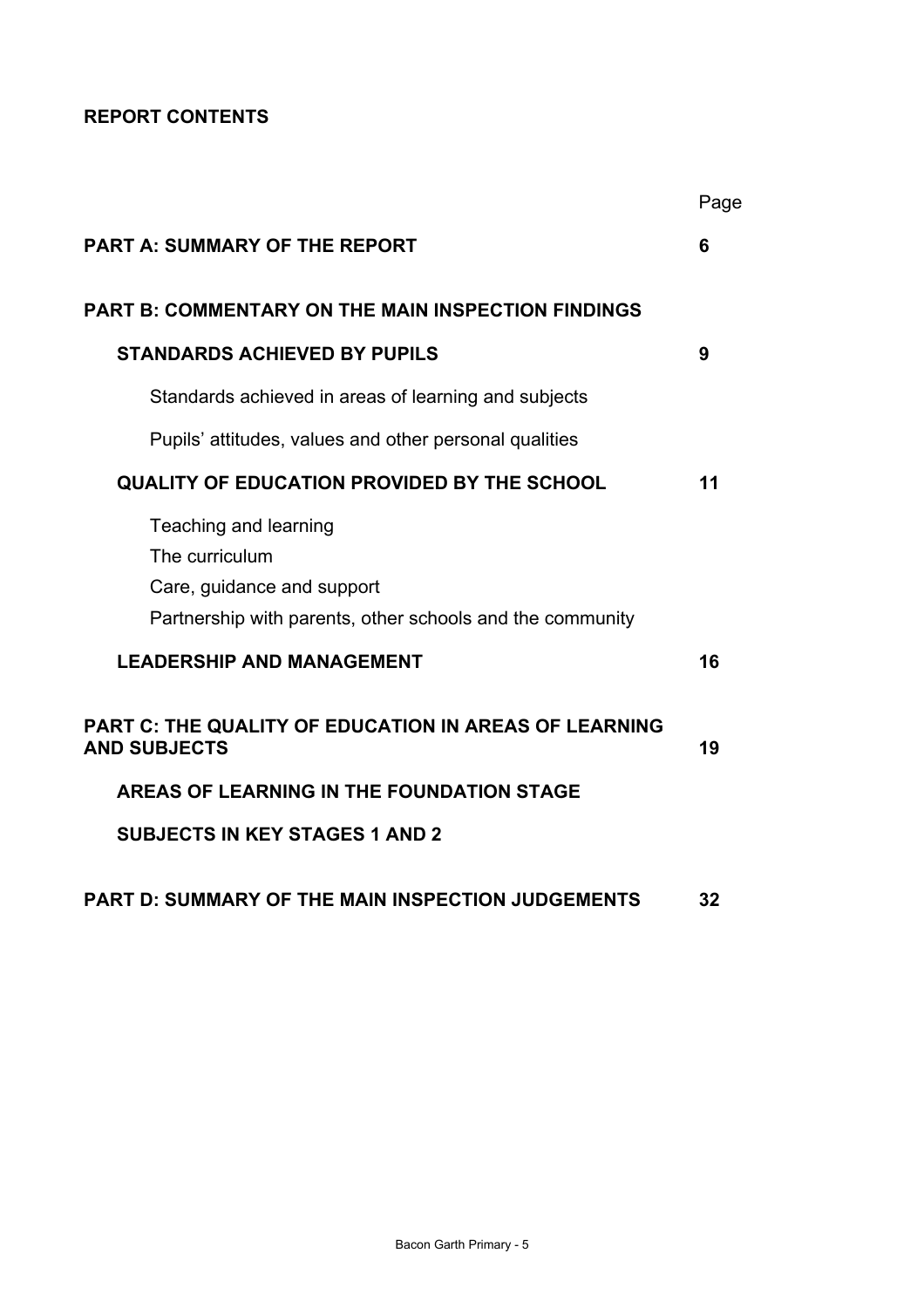# **PART A: SUMMARY OF THE REPORT**

# **OVERALL EVALUATION**

**This is an effective school.** Standards in Year 6 are above average and pupils achieve well. The quality of teaching is good, overall. The climate for learning is very well established and, as a result, pupils' behaviour and attitudes to school are very good. The leadership and management are good. The school provides good value for money.

The school's main strengths and weaknesses are as follows:

- The leadership and management of the headteacher and the governing body are good.
- Standards in Year 6 are above average in English, mathematics, religious education and science because of good teaching in Years 3 to 5 and very good teaching in Year 6.
- Children are given a good start to their education in the nursery.
- The outdoor areas are not used sufficiently well in the nursery and reception to promote children's further development in all the areas of learning.
- In Years 1 and 2, teachers' lesson plans do not take account of pupils' prior attainment sufficiently well and so their learning slows; pupils are not provided with sufficient information as to how well they have done.
- The partnership with parents is very good.

Improvement since the last inspection in February 1999 is satisfactory. Standards in Year 6 have improved in English, information and communication technology and religious education. The proportion of very good teaching has improved significantly; however, a small proportion of teaching remains unsatisfactory. Links between the nursery and reception have been improved. The curriculum for children in the reception is now more relevant and practical.

| <b>Results in National</b><br>Curriculum tests at the end |      | similar schools |      |  |
|-----------------------------------------------------------|------|-----------------|------|--|
| of Year 6, compared with:                                 | 2003 | 2004            | 2004 |  |
| English                                                   |      |                 |      |  |
| mathematics                                               |      |                 |      |  |
| science                                                   |      |                 |      |  |

## **STANDARDS ACHIEVED**

*Key: A - well above average; B – above average; C – average; D – below average; E – well below average Similar schools are those whose pupils attained similarly at the end of Year 2.* 

Note: caution must be taken when comparing year-on-year results because of differences in the composition of year groups in a small school.

**Achievement is good,** overall, including that of pupils with special educational needs. Children in the Foundation Stage achieve well and standards by the end of the reception year are likely to be average in personal, social and emotional development though below average in communication, language and literacy and in mathematical development. Pupils' achievement in Years 1 and 2 is satisfactory. Standards by the end of Year 2 are below average in reading, writing, mathematics and science, and average in information and communication technology and religious education. In the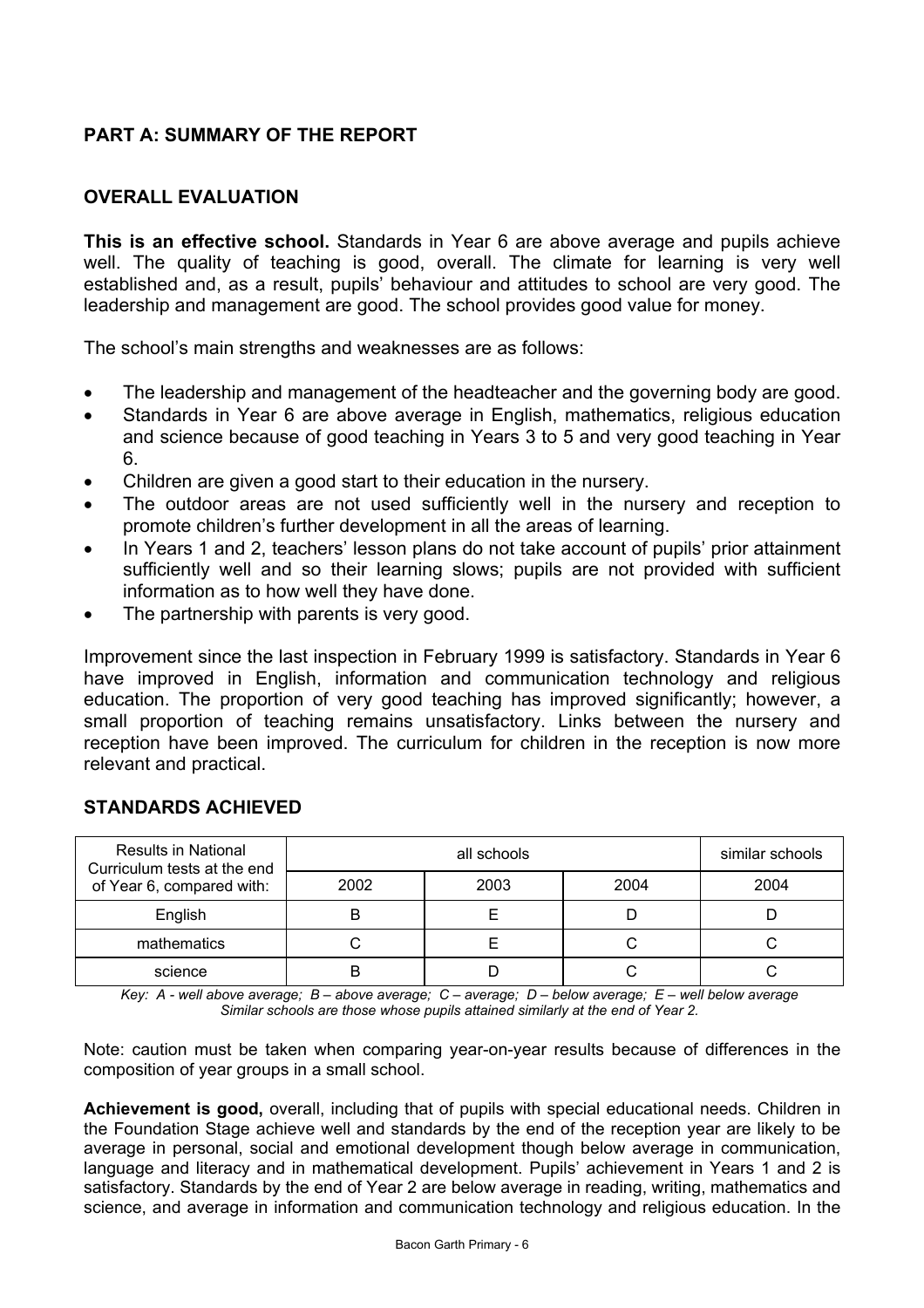2004 national tests at the end of Year 2, standards were above average in reading and writing and were average in mathematics. In Years 3 to 6, pupils' achievement is good and standards in Year 6 are above average in English, mathematics, religious education and science, and are average in information and communication technology. No judgements on standards could be made in other subjects or areas of learning. The achievement of boys is similar to that of girls. The school is on course to exceed its targets in English and mathematics by the end of Year 6 in 2005 because of very good teaching in Year 6.

**Pupils' personal development, including their spiritual, moral, social and cultural development, is very good.** Their attitudes and behaviour are very good. Attendance and punctuality are good.

## **QUALITY OF EDUCATION**

**The quality of education provided by the school is good** and leads to pupils' good achievement.

**The quality of teaching and learning is good**, overall. Most teaching is good or better although there is a small proportion of unsatisfactory teaching in Years 1 and 2. Teaching and learning are good in the Foundation Stage, satisfactory in Years 1 and 2 and good in Years 3 to 6 with particular strengths in the teaching in the nursery and Year 6. The teaching of English, mathematics, science and religious education is good in Years 3 to 6 and satisfactory in Years 1 to 2. The teaching of information and communication technology is good throughout the school. No judgements were made on the teaching of other subjects. Weaknesses in teaching in Years 1 and 2 relate mainly to lack of detail in teachers' daily lesson planning, which does not take sufficient account of pupils' previous learning. Skills in literacy, numeracy and information and communication technology are developed and used satisfactorily in other subjects. The curriculum is good, on balance: it is satisfactory in the nursery and reception and in Years 1 and 2, and good in Years 3 to 6. The curriculum is enriched well through outside visits and visitors to school and additional learning opportunities, such as through the teaching of French. The accommodation and resources are good. Insufficient opportunities are provided for children in the nursery and reception classes to extend their learning in an outdoor environment. The assessment and recording of pupils' progress are satisfactory, overall: the use of the information and the marking of pupils' work are good in Years 3 to 6 but unsatisfactory in Years 1 and 2. Arrangements for ensuring pupils' care, welfare and health and safety are good. The school provides pupils with good support, advice and guidance and involves them well in its work and development. The partnership with parents is very good, and links with the community and other schools are well established.

## **LEADERSHIP AND MANAGEMENT**

**The leadership and management of the school are good.** The new headteacher's infectious enthusiasm is ensuring a rapid rate of change; much has been done in a short time to positive effect. The overall management, including that of subject leaders, is satisfactory. Governance is good: governors back fully the many recent initiatives. The school complies with statutory requirements.

## **PARENTS' AND PUPILS' VIEWS OF THE SCHOOL**

Parents are very satisfied with the education the school provides for their children. Pupils are very positive about the school. Neither parents nor pupils have any significant concerns.

## **IMPROVEMENTS NEEDED**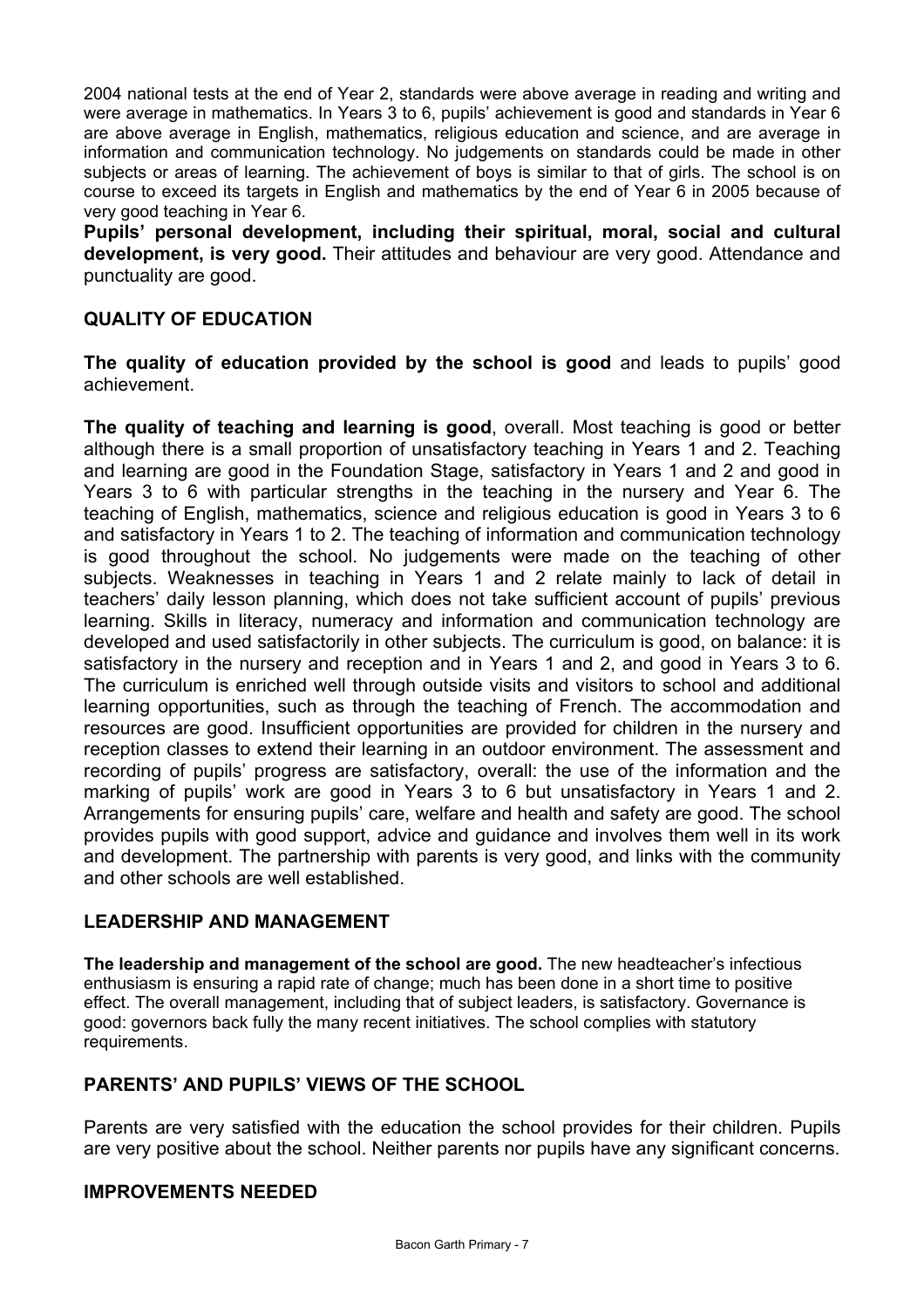The most important things the school should do to improve are as follows:

- Provide more opportunities for children in the nursery and reception to develop further their learning outdoors in all areas of the curriculum.
- Ensure in Years 1 and 2 that lessons are planned to match pupils' prior attainment more closely and that pupils have a better understanding of how well they are doing.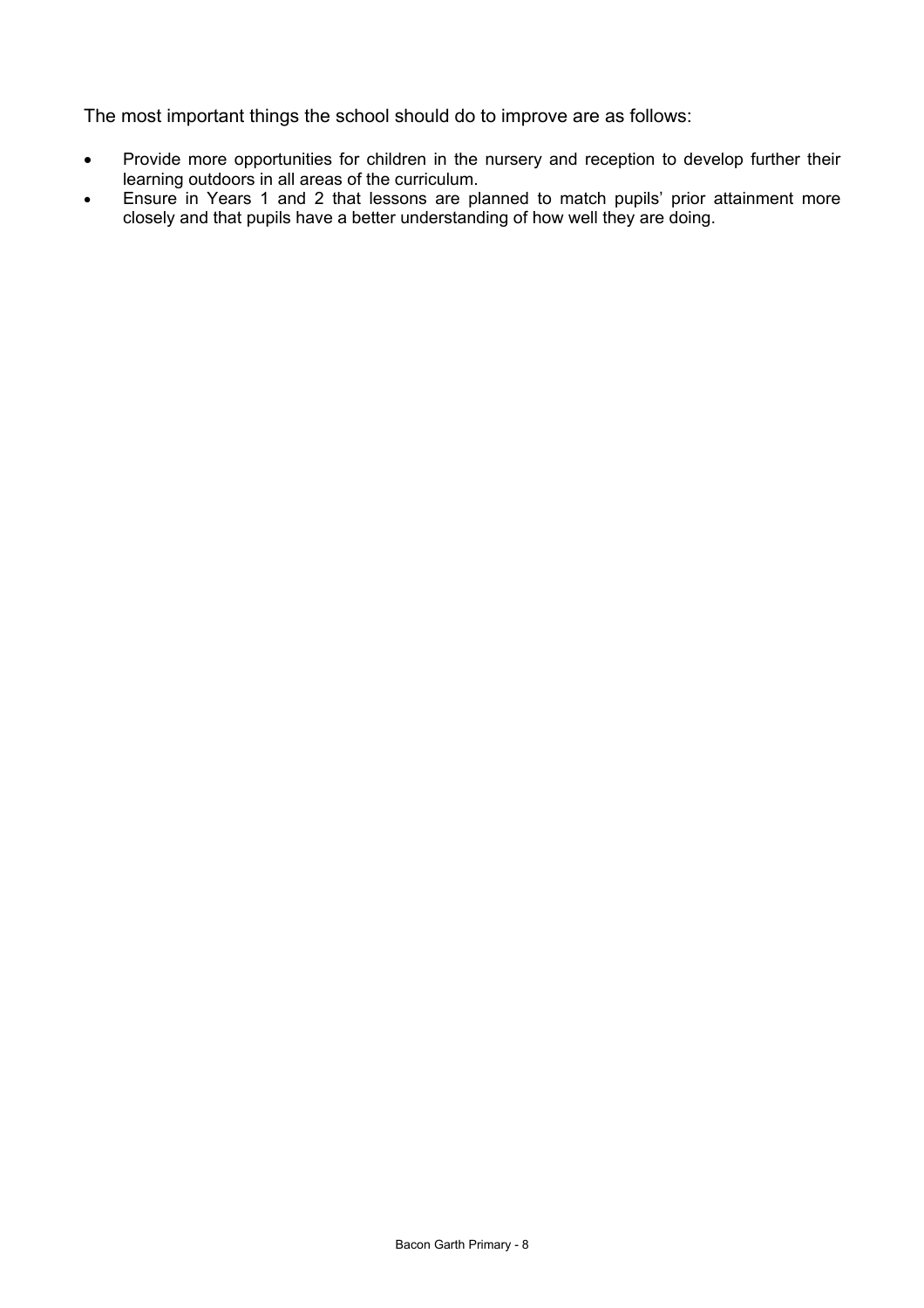## **STANDARDS ACHIEVED BY PUPILS**

### **Standards achieved in areas of learning and subjects**

The achievement of pupils is good. Standards are above average in Year 6 though below average in Year 2.

#### **Main strengths and weaknesses**

- Children in the nursery and reception achieve well and are likely to reach expected standards in personal, social and emotional development by the time they enter Year 1, although below average expected standards in communication, language and literacy and in mathematical development.
- Pupils' achievement in Years 3 to 6 is good and standards are above average in English, mathematics, religious education and science.
- Pupils, including those with learning difficulties, make good progress over time.
- Targets set for pupils to achieve by the end of Year 6 are likely to be exceeded.

#### **Commentary**

1. The attainment on entry of the small number of children who attend the nursery and then join the reception at this school varies considerably from year to year but is, generally, below average. The children achieve well and by the end of the reception year standards this year are likely to be average in personal, social and emotional development but below average in communication language and literacy and in mathematical development. No judgements were made in other areas of learning as too few lessons were seen. Analysis of the end of Foundation Stage profile results shows that at the end of reception in 2004, standards were close to average in comparison to all schools in the local education authority in personal, social and emotional development, communication, language and literacy but below average in mathematical development, knowledge and understanding of the world, physical development and creative development. In 2003 the results at the end of reception (the present Year 2) showed standards to be below average in all areas of learning.

| Standards in: | School results | National results |
|---------------|----------------|------------------|
| reading       | 16.9 (16.8)    | 15.8 (15.7)      |
| writing       | 15.3(15.1)     | 14.6 (14.6)      |
| mathematics   | 16.1 (16.8)    | 16.2 (16.3)      |

#### *Standards in national tests at the end of Year 2 – average point scores in 2004*

*There were 15 pupils in the year group. Figures in brackets are for the previous year* 

2. In the 2004 national tests at the end of Year 2, standards were above average in reading and writing and average in mathematics. Year-to-year comparisons are unreliable because of the small numbers of pupils in each year group. Standards of the present groups of pupils in Year 2 are below average in English, mathematics and science and average in information and communication technology and religious education. Pupils' achievement, however, is satisfactory relative to their below average level of attainment on entry to Year 1.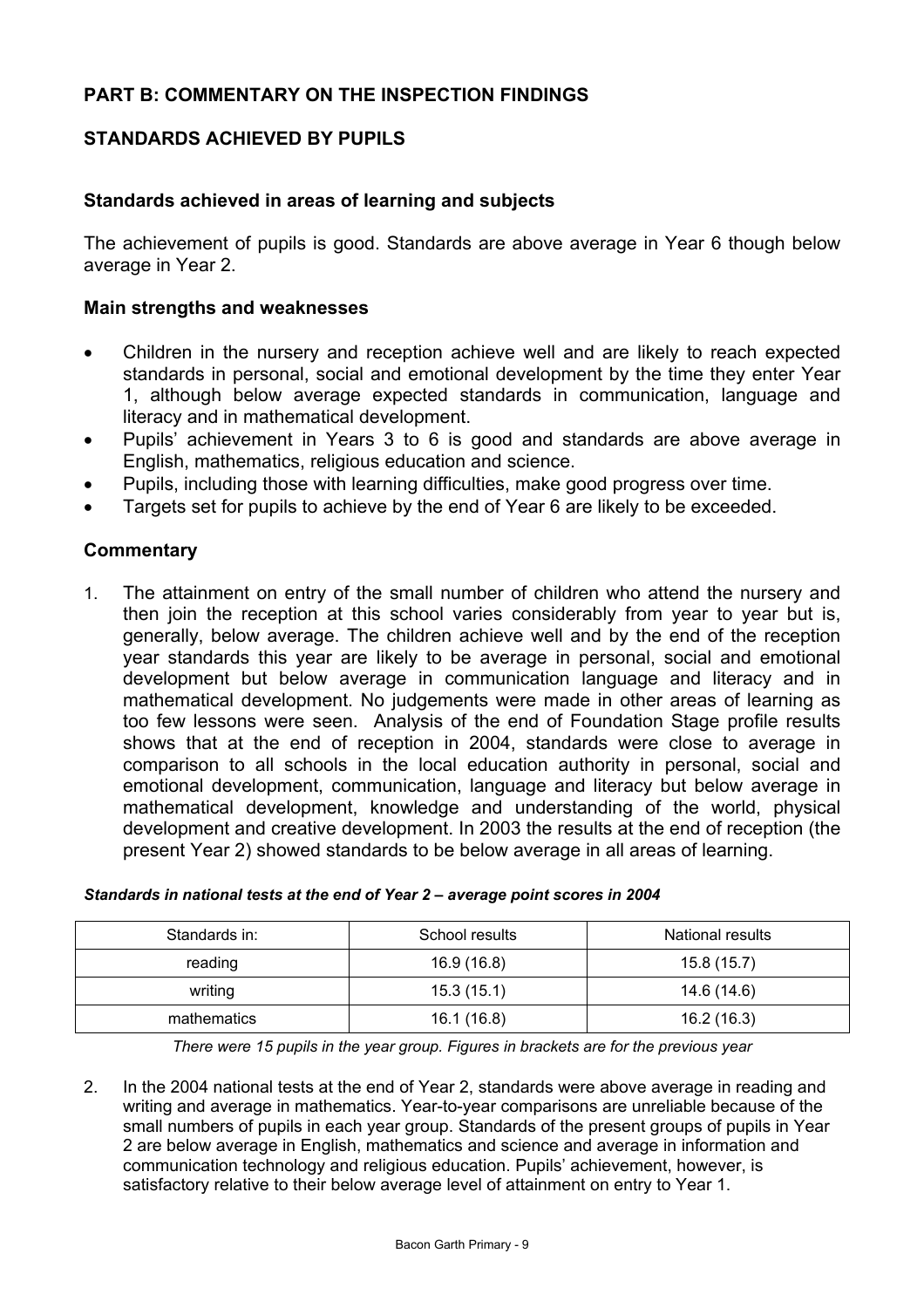| Standards in: | School results | National results |
|---------------|----------------|------------------|
| English       | 25.7 (24.5)    | 26.9 (26.8)      |
| mathematics   | 27.2 (23.5)    | 27.0 (26.8)      |
| science       | 28.6 (27.7)    | 28.6 (28.6)      |

*Standards in national tests at the end of Year 6 – average point scores in 2004* 

*There were 28 pupils in the year group. Figures in brackets are for the previous year* 

- 3. Until 2004 there was a downward trend, since the last inspection, in standards at the end of Year 6 with a tremendous dip in 2003. The leadership of the school identified the causes for the poor results in 2003 and took action to address the situation. High pupil mobility and staffing difficulties have adversely affected standards over time. The sharp upturn in the results in the 2004 national tests and the above average standards of the current Year 6 group of pupils in English, mathematics, religious education and science reflect the success of the leadership's initiatives and the improvements in teaching. Improvement since the last inspection in standards by the end of Year 6 has been satisfactory, overall.
- 4. Pupils' achievement is good in relation to their starting points. Pupils with learning difficulties make good progress because of the good assistance they receive from all members of staff and the inclusive ethos of the school. Higher attainers are challenged well by the teaching in Years 3 to 6. No differences were seen between the achievement of boys and girls. The school's statutory targets set for the proportion of pupils to reach the level expected of their age and above by the end of Year 6 are likely to be exceeded in English and mathematics because of the high quality of teaching in Year 6 and pupils' very good attitudes to learning and their very good behaviour.

## **Pupils' attitudes, values and other personal qualities**

Pupils' attitudes and behaviour are very good. Spiritual, moral, social and cultural development is very good overall. Attendance and punctuality are good. The school has made good improvements in attitudes, behaviour and aspects of personal development since the last inspection.

## **Main strengths and weaknesses**

- Attendance has improved recently.
- Very good attitudes and behaviour contribute to the school ethos.
- Pupils form very good relationships with their peers.
- Moral development is very good and many chances exist to consider important issues.
- Social development is very good because of the opportunities for pupils to take responsibility.

## **Commentary**

5. Attendance is promoted well. Pupils value the certificates given for good and improving attendance. There is also a healthy spirit of competition for the attendance cup for the best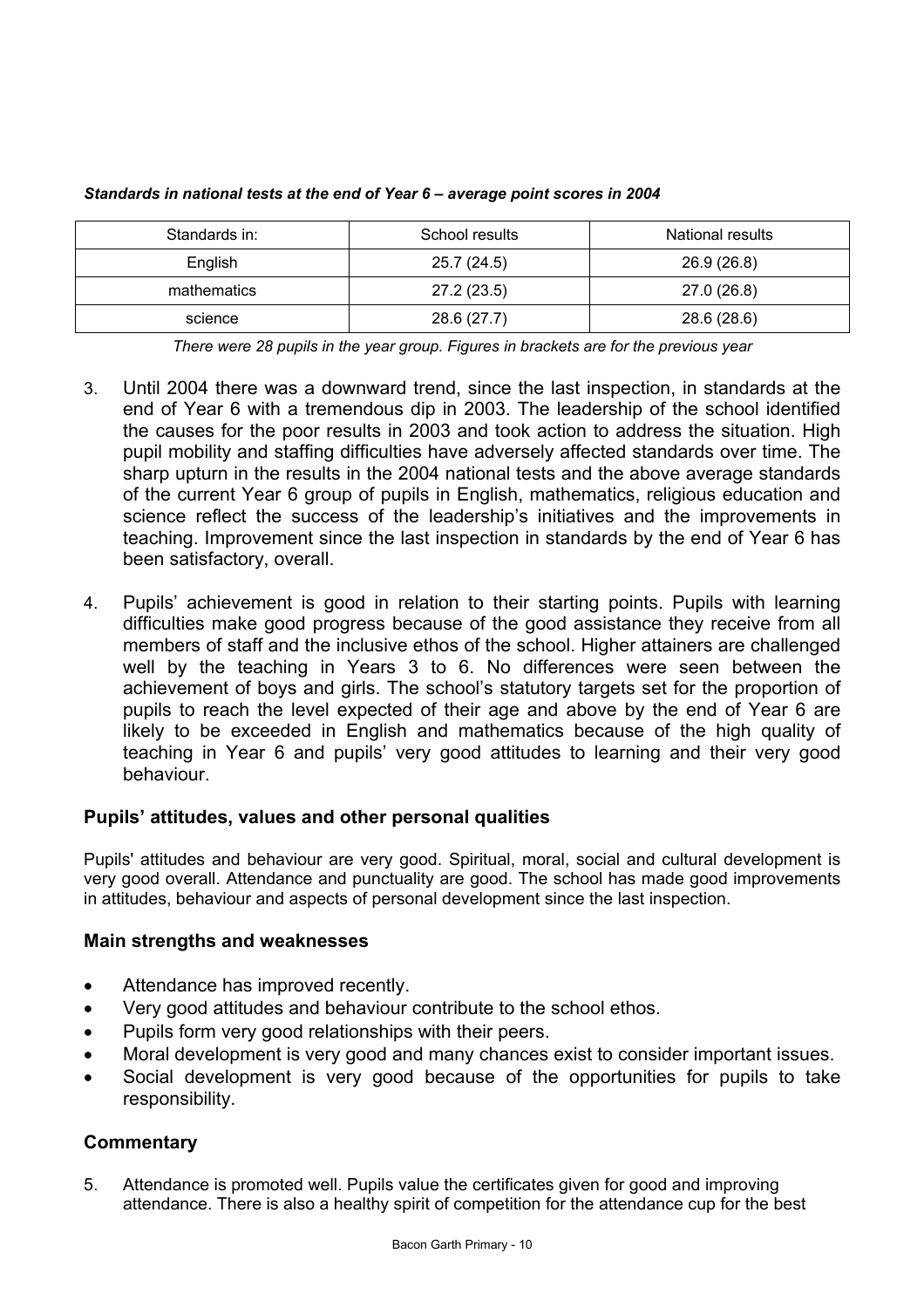class each week. The school works effectively with the educational welfare service to support families when there are difficulties. Attendance has increased considerably in the autumn term (2004) and is now above average. There is hardly any unexplained absence.

#### *Attendance in the latest complete reporting year (%)*

| Authorised absence |             | Unauthorised absence |     |
|--------------------|-------------|----------------------|-----|
| School data        | 6.0         | School data          |     |
| National data      | <u>ບ. ເ</u> | National data        | J.4 |

*The table gives the percentage of half days (sessions) missed through absence for the latest complete reporting year.*

- 6. Pupils show very high levels of interest and enthusiasm in their work. They concentrate very well and take pride in their achievements. Learning is good because pupils develop very positive learning habits. Children in the Foundation Stage are likely to reach the goals set for them in personal, social and emotional development.
- 7. Behaviour is very good in the classroom, in assembly, in the dining hall and in the playground. All pupils are aware of the school rules and there are very high expectations regarding conduct. Certificates, stickers and letters home are very effective in promoting good behaviour. Discussions with pupils suggest that there is hardly any bullying but, when it occurs, it is dealt with quickly and effectively. There were no incidents of exclusion in the last school year.
- 8. The school promotes good relationships, including racial harmony, very well. Consequently, pupils play and work together very well. An excellent example of cooperation was seen during a Year 5/6 physical education lesson. All pupils, including several with special educational needs, worked in pairs very effectively as they performed complicated gymnastic sequences in the hall. Spiritual development is good. Opportunities in assembly and in subjects such as science and history allow pupils to marvel at the world around them and often to reflect on the human spirit and how people struggle against adversity. Pupils have strong feelings for the international community; this is evident in what they say about the tragic loss of life in the recent tsunami. Pupils have a very good sense of right and wrong. There are many chances for them to consider school and world issues in a moral context; for example, through drama they consider issues such as bullying. They often hold debates in class and have very strong views about football hooliganism, drugs and human and animal rights.
- 9. Pupils accept responsibility very well and know that they have an important role to play in the community. Members of the school council take their roles very seriously. Older pupils often help younger ones; for instance, by acting as 'buddies' in lessons or at playtime.
- 10. Pupils' cultural development is good because they have many opportunities to learn about their own culture through the curriculum. They also learn much about different cultures, particularly through religious education. They show respect for the traditions, values and beliefs of others.

## **QUALITY OF EDUCATION PROVIDED BY THE SCHOOL**

The quality of education provided by the school is good. The quality of teaching and pupils' learning is good. The curriculum is good and enriched well. Standards of care, welfare and safety are good.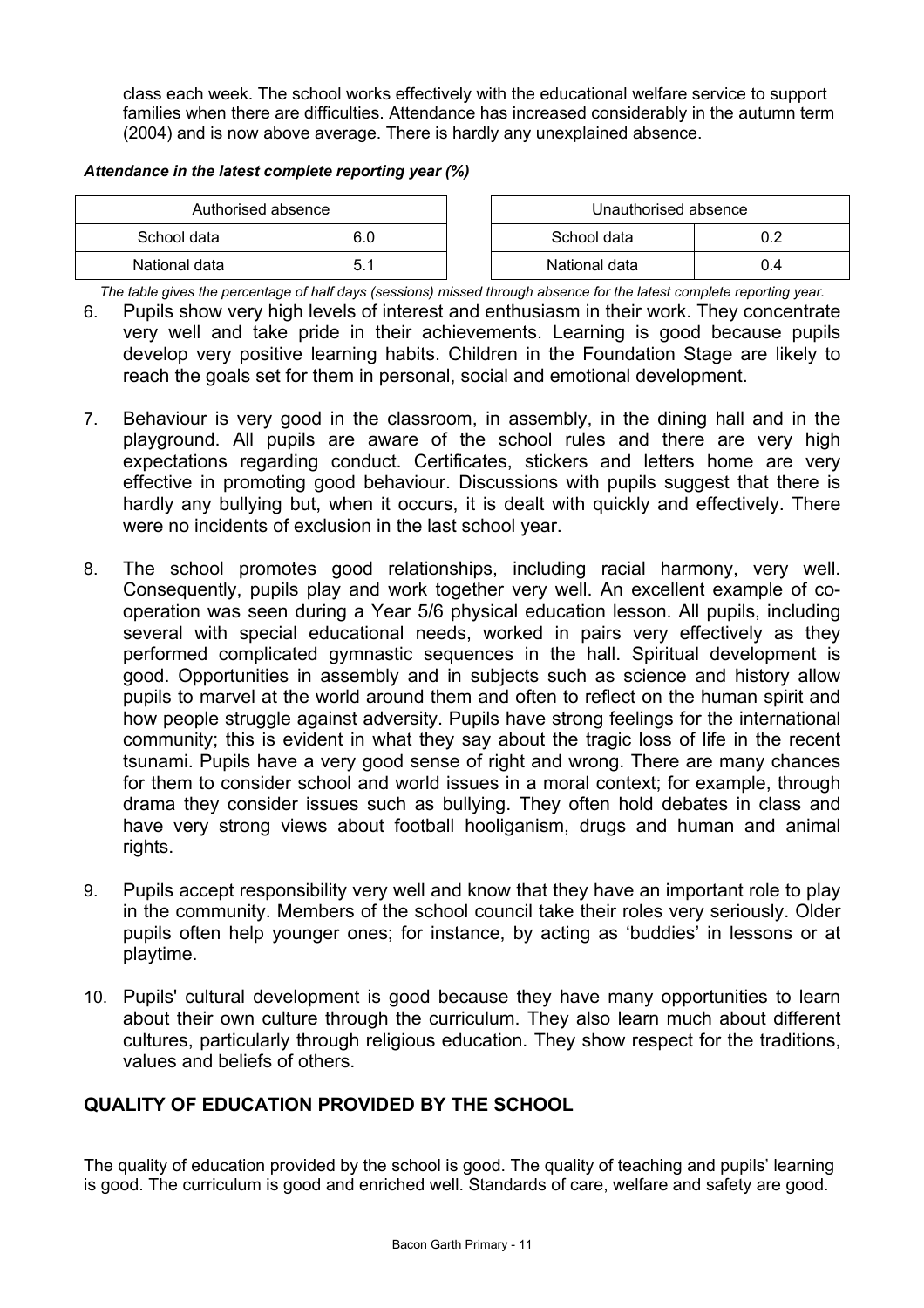The partnership with parents is very good and there are good links with the community and other schools.

## **Teaching and learning**

The quality of teaching and learning is good overall; it is good in the Foundation Stage and in Years 3 to 6 and satisfactory in Years 1 and 2. The assessment of pupils' work is satisfactory.

### **Main strengths and weaknesses**

- The quality of teaching and learning is good, overall, but there is a small proportion of unsatisfactory teaching.
- Teaching in the nursery and Year 6 is very good.
- Insufficient opportunities are provided for children in the nursery and reception classes to extend their learning in an outdoor environment.
- Systems to check and record pupils' progress are in place but the information is not used well enough in teachers' lesson plans in Years 1 and 2 to help speed up pupils' progress.

## **Commentary**

11. The quality of teaching and learning has improved since the last inspection. The proportion of very good teaching has increased significantly although there still remains a small proportion of unsatisfactory teaching in Years 1 and 2. The recent weaknesses in Years 1 and 2, due to unavoidable staffing changes, have been identified by the headteacher and appropriate support has been provided to assist teaching and learning.

#### *Summary of teaching observed during the inspection in 35 lessons*

| Excellent | Very good | Good   | Satisfactory | Unsatisfactory | Poor | Very Poor |
|-----------|-----------|--------|--------------|----------------|------|-----------|
| (3%)      | 14 (40%)  | 8(22%) | 10 (29%)     | 2(6%)          |      |           |

*The table gives the number of lessons observed in each of the seven categories used to make judgements about lessons; figures in brackets show percentages where 30 or more lessons are seen.*

- 12. The quality of teaching and learning is good in the Foundation Stage and in Years 3 to 6 and is satisfactory in Years 1 and 2. On balance, teachers relate well to pupils and have high expectations of work and behaviour; as a consequence, pupils behave very well and have very good attitudes to learning. Pupils work hard, including when working in small groups or independently. Teaching assistants are used well and provide good help for pupils with special educational needs, who are thus able to take a full part in lessons alongside other pupils. In Years 1 and 2, lesson plans do not provide sufficient detail and challenge for pupils of different levels of attainment and the pace of lessons is leisurely, which results in pupils making no better than satisfactory progress in their learning.
- 13. In Year 6, the quality of teaching observed was consistently of a high standard; for example, in an excellent lesson the very fast pace of the introduction captured pupils' interest extremely well. The teaching was explained clearly and was very well organised. Time was given for pupils to reflect on the marking of previous work. Teaching assistants worked quietly and very effectively to explain further work to pupils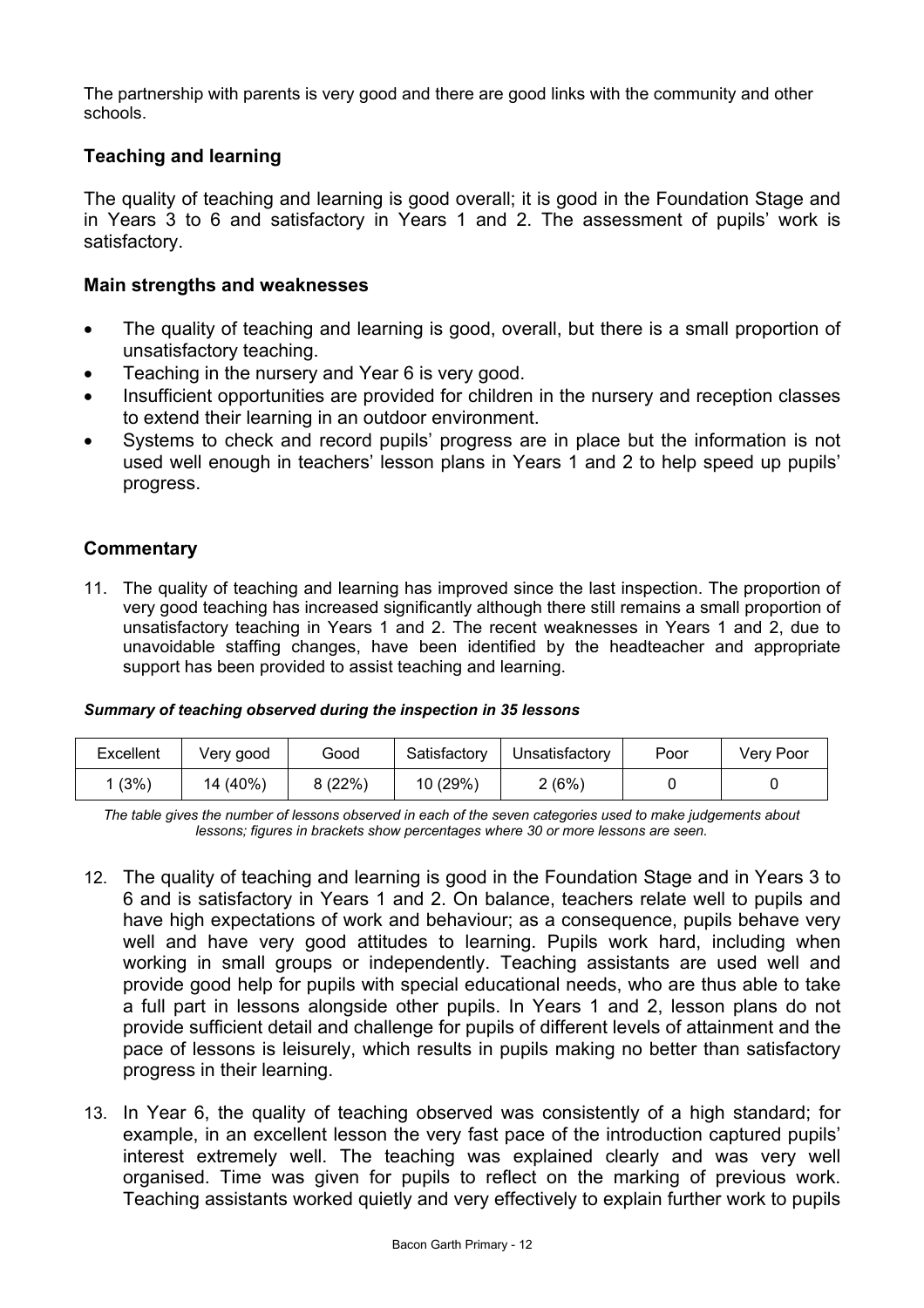with special educational needs to enable them to participate confidently. Pupils at all levels of attainment were industrious and keen to succeed and behaviour was exemplary. Relationships between staff and pupils were very good and pupils listened and appreciated the help given. The success of individuals, including those with learning difficulties, was celebrated. The marking of work during the lesson was of a high standard.

- 14. In the nursery, the teaching and learning are very good. Ample resources are used very well to develop imaginative play, creativity and independence. Members of staff establish very clear routines and expectations of high levels of concentration and very good behaviour. A relative weakness in the teaching in the nursery and also in the reception is that the outdoor area is not used routinely throughout the day to extend the learning taking place indoors. Specific times are planned for the use of the outdoor area but the main focus of this teaching relates to physical development.
- 15. Satisfactory systems are in place to gather and record information about pupils' progress in the Foundation Stage and in Years 1 and 2; however, the use of the information to direct planning for individuals and groups of pupils in Years 1 and 2 is unsatisfactory. The marking of pupils' work in Years 1 and 2 is variable and, generally, does not show pupils how well they have done and how they can improve. In contrast, procedures for assessment and the marking of pupils' work are good in Years 3 to 6, which assists pupils' good achievement and interest in their learning.

## **The curriculum**

The school's curriculum is good overall, and is enriched well. Resources and accommodation are good.

## **Main strengths and weaknesses**

- The school provides a broad and varied curriculum.
- The accommodation, resources and curriculum for information and communication technology have been improved significantly.
- The curriculum is enriched effectively by 'Enrichment Weeks' in the arts and wholeschool investigations in selected subjects.
- Teaching assistants are used effectively to support pupils' learning in a variety of contexts.
- The school provides well for pupils with special educational needs.

## **Commentary**

16. The school has maintained all the features of the curriculum that were identified as good at the time of the previous inspection, whilst also maintaining above average standards in most subjects. This ensures that, for most pupils, the school continues to meet its aim of providing a broadly based and challenging curriculum; however, despite revised planning, which now ensures teachers plan for three levels of difficulty, tasks planned and set for the most capable pupils in Years 1 and 2 are not always sufficiently demanding, which holds back their achievement. While this aspect has not improved sufficiently since the previous inspection, in other ways the curriculum has been improved. 'Enrichment Weeks', when there are whole-school focuses on the arts and the environment with visits and specialist visitors, now complement the curriculum. This linking of subjects motivates the pupils and adds to the strong teaching and learning ethos that pervades the school.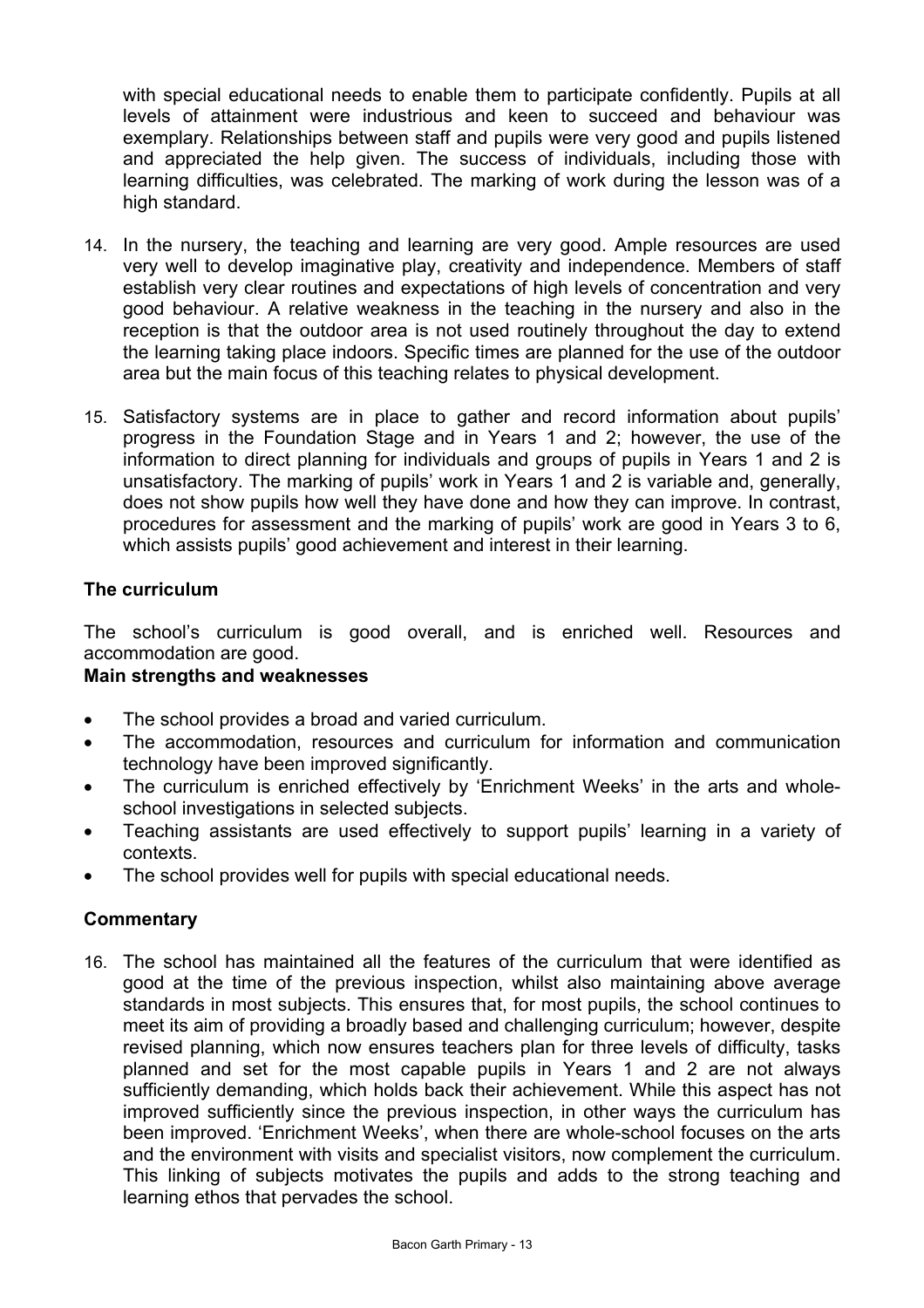- 17. Provision for information and communication technology has been significantly strengthened by the recent installation and subsequent updating of a computer suite. This has given the pupils access to good quality, well-focused teaching of information and communication technology skills, enabling pupils to make good progress.
- 18. Parents value the variety of activities offered because they believe they result in interested children who want to learn. The range of extra-curricular clubs has been extended to include French and information and communication technology clubs, a choir and football clubs. In addition, specialist providers, such as sports coaches, theatre groups and other outside speakers, are used effectively to enhance the curriculum with their expertise.
- 19. Provision for pupils with special educational needs is good. The quality of provision is an improvement on that reported at the time of the last inspection because of teachers' more effective use of teaching assistants. A study of pupils' individual education plans and discussions with the special educational needs co-ordinator and teaching assistants indicate that pupils are provided for well and make good progress towards meeting their individual learning targets. Pupils are generally confident and show enthusiasm for learning. There were many opportunities in lessons for pupils to work independently or in groups with additional effective help from teaching assistants. This resulted in pupils experiencing success, achievement and therefore raised self-esteem.
- 20. The school curriculum reflects a positive approach to inclusion. This is apparent in the way that pupils with special educational needs are taught and supported. Inclusion is also clear from teachers' attitudes within class; for example, every pupil is given a fair opportunity to participate and succeed. The withdrawal work provided for pupils experiencing learning difficulties is good, providing them with a quiet area and relevant and enjoyable challenging activities.
- 21. There is sense of joint purpose that binds all staff and is a key factor in the school's success. The improvements made to the building are extensive and enhance some other areas. Although there is a designated outside area for purposeful play this area is not used effectively to promote learning in all areas of the Foundation Stage curriculum. This diminishes the opportunities for children's all-round development.

## **Care, guidance and support**

The school makes good provision for ensuring pupils' care, welfare, health and safety. It provides pupils with good support and guidance and involves them well in aspects of its development.

## **Main strengths and weaknesses**

- Pupils are introduced to school life very well.
- Pupils feel cared for because of the good arrangements to ensure health and safety.
- Very good relationships between pupils and adults support the family ethos positively.
- Pupils feel valued because their views are taken seriously.

## **Commentary**

22. New children to the school are gradually and sensitively inducted. There is a very effective program to transfer pupils from nursery to reception; for instance, nursery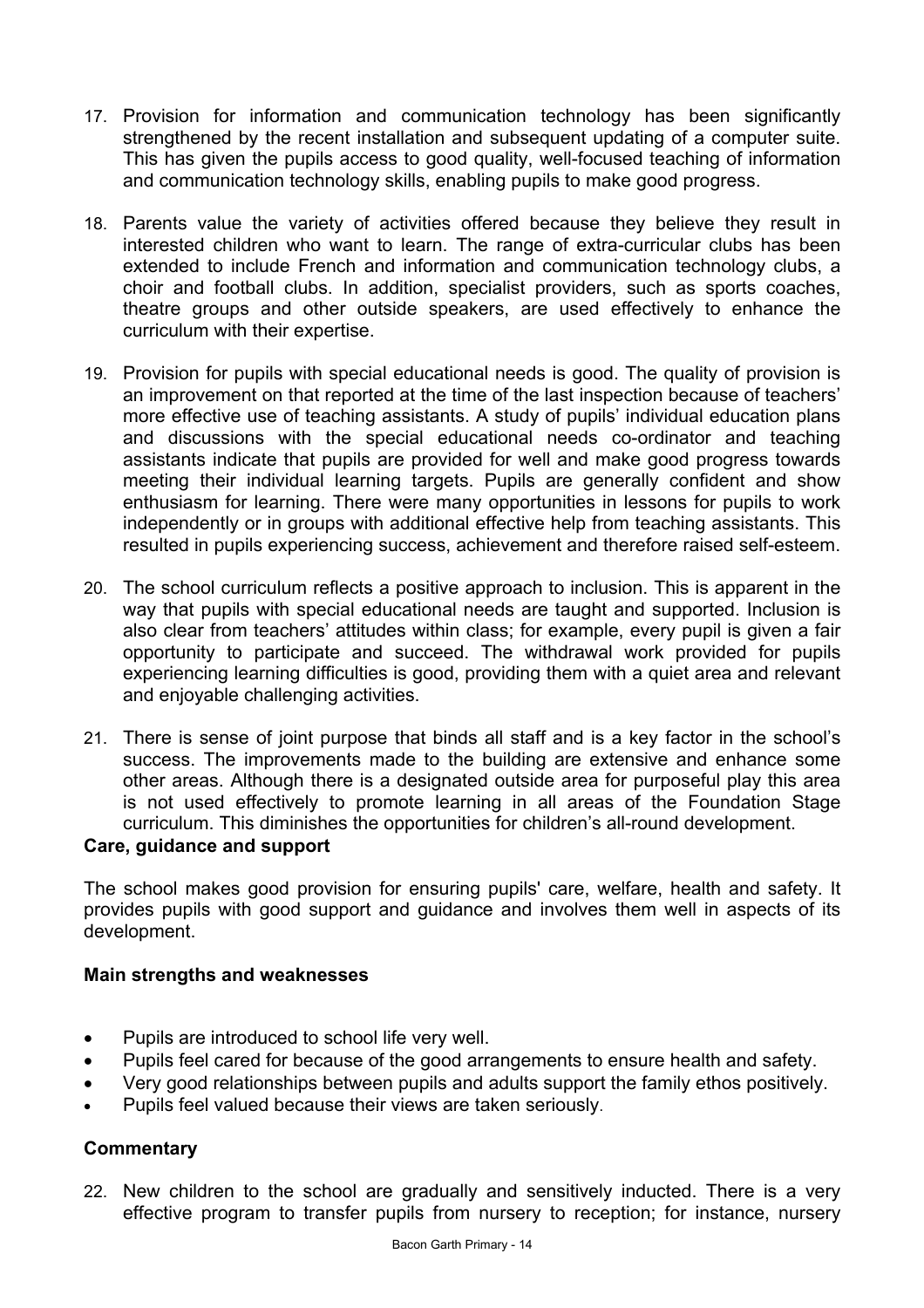children join in both school assemblies and lessons with reception children and this gave them much confidence before they move. The above average numbers of pupils transferring from other schools are inducted very well too; for example, they are allocated a 'buddy' to help them settle in. These factors represent good improvement since the last inspection.

- 23. Arrangements for child protection are good. The designated officer is well trained. General health and safety risk assessments are undertaken as required. Arrangements for first aid and fire procedures are very good. Several members of the community help to promote health and safety; for example, the school nurse gives talks to pupils about healthy living, and the local authority provides safe cycling training for older pupils. The school has maintained these areas of its work since the last inspection.
- 24. Staff know pupils well and give good support, advice and guidance to all pupils. Informal staff meetings are held each week to discuss the learning of individual pupils and this helps to address any problems. Outside agencies are involved well in supporting learning; for example, specialist music teachers attend the school regularly. Support for special educational needs is also provided; for example, a specialist teacher works with pupils in school each week.
- 25. The school has a very positive family ethos, underpinned by very good, trusting relationships between pupils and staff. This gives pupils confidence in raising any concerns or worries they may have; for instance, about bullying.
- 26. There are many opportunities for pupils to make their views known to staff and become involved in the school. The school council provides good opportunities for pupils to develop citizenship skills; for instance, the council manages a budget and members gain valuable experience in decision-making. It is pleasing to see how many positive changes have arisen through the council; for instance, regarding lunchtime arrangements.

## **Partnership with parents, other schools and the community**

The school has a very good partnership with parents and good links with other schools and the wider community.

## **Main strengths and weaknesses**

- Parents have very good opportunities to express their views to the school.
- Parents make a very good contribution to learning at school and at home.
- Good links with the community help to enrich the curriculum.
- Good links with secondary schools prepare pupils well for the next stage of their education.

## **Commentary**

27. The school has made good improvement to parental links since the last inspection. It welcomes parents as partners in the education of their children. The new headteacher and staff are very approachable and they are always pleased to discuss any concerns. A questionnaire is sent to parents each year and this helps to identify issues: for example, the school has shortened the lunch period recently, following consultation with parents.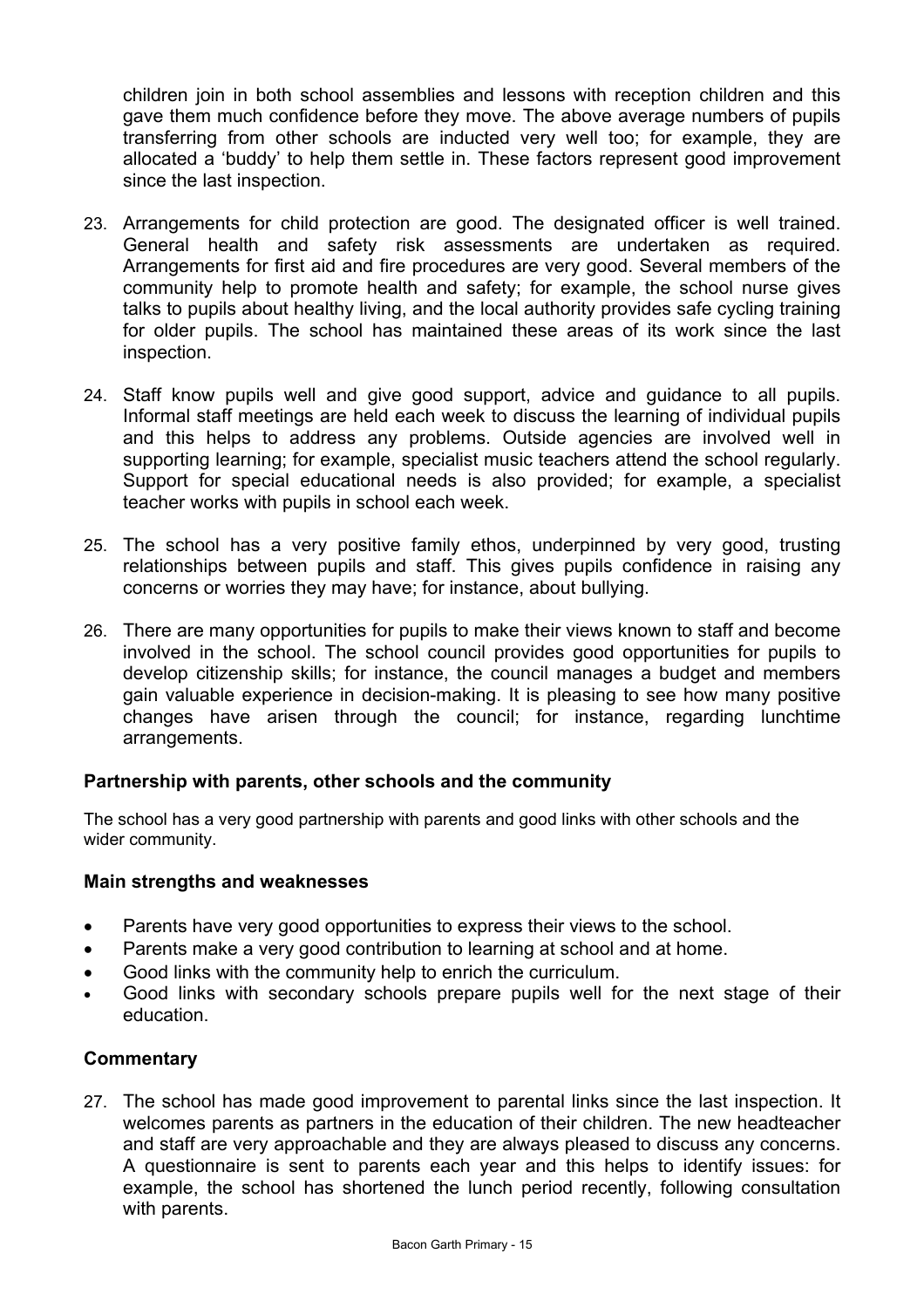- 28. Parents are well informed about the school through a detailed school prospectus and a brochure for the nursery. Newsletters are sent home regularly and they include much information about forthcoming work in the curriculum. Parents receive good advice about how they can help with their children's learning at home. Annual reports provide a helpful pen picture of how well pupils are doing and include future learning targets; however, a few sometimes fail to use plain English.
- 29. The parents, teachers and friends association supports the school well by organising many social and fundraising events. The group recently made a significant contribution towards additional resources. Many parent helpers also give their time generously to the school; for example, a high number attended the literacy workshop during the inspection and made a very good contribution, listening to reading and helping their children with many learning activities. Parents support their children's learning at home very well by helping as much as they can with homework.
- 30. A good link with the adult education service ensures that many parents can take advantage of courses in school, such as 'family French' and 'keeping up with the children'. Further links include the construction industry training board (projects with pupils) the local hospital (choir singing) and a local church. Although there are a few school trips on offer, pupils are disappointed and want more. The school puts much back into the community; for instance, it often raises funds for charities and good causes. Also, several clubs make use of the accommodation after school.
- 31. Good links with local secondary schools make pupils' transition into Year 7 easier. In addition, locally agreed transition projects in numeracy, literacy and science are helpful for pupils. Good links with other primary schools mean that educational training courses for staff are often shared.

## **LEADERSHIP AND MANAGEMENT**

The leadership and management of the school are good overall; the headteacher provides very clear educational direction, and overall management, including that of subject leaders, is satisfactory. Governance is good.

## **Main strengths and weaknesses**

- The new headteacher has a very strong sense of purpose and high aspirations for the school which are driving forward changes at a fast rate.
- The roles of subject leaders have developed considerably in the past few months though monitoring of teaching and learning is underdeveloped.
- There are weaknesses in the leadership and management of the Foundation Stage because the reception year is not included in the overall strategic planning for this stage.
- Financial management is good.

## **Commentary**

32. In four months, the headteacher has demonstrated his commitment to raising standards and made clear his vision for the school. Very recent decisions have now assured the school's future and planned developments support the headteacher's proposals. From a period of uncertainty and instability which affected staffing and pupil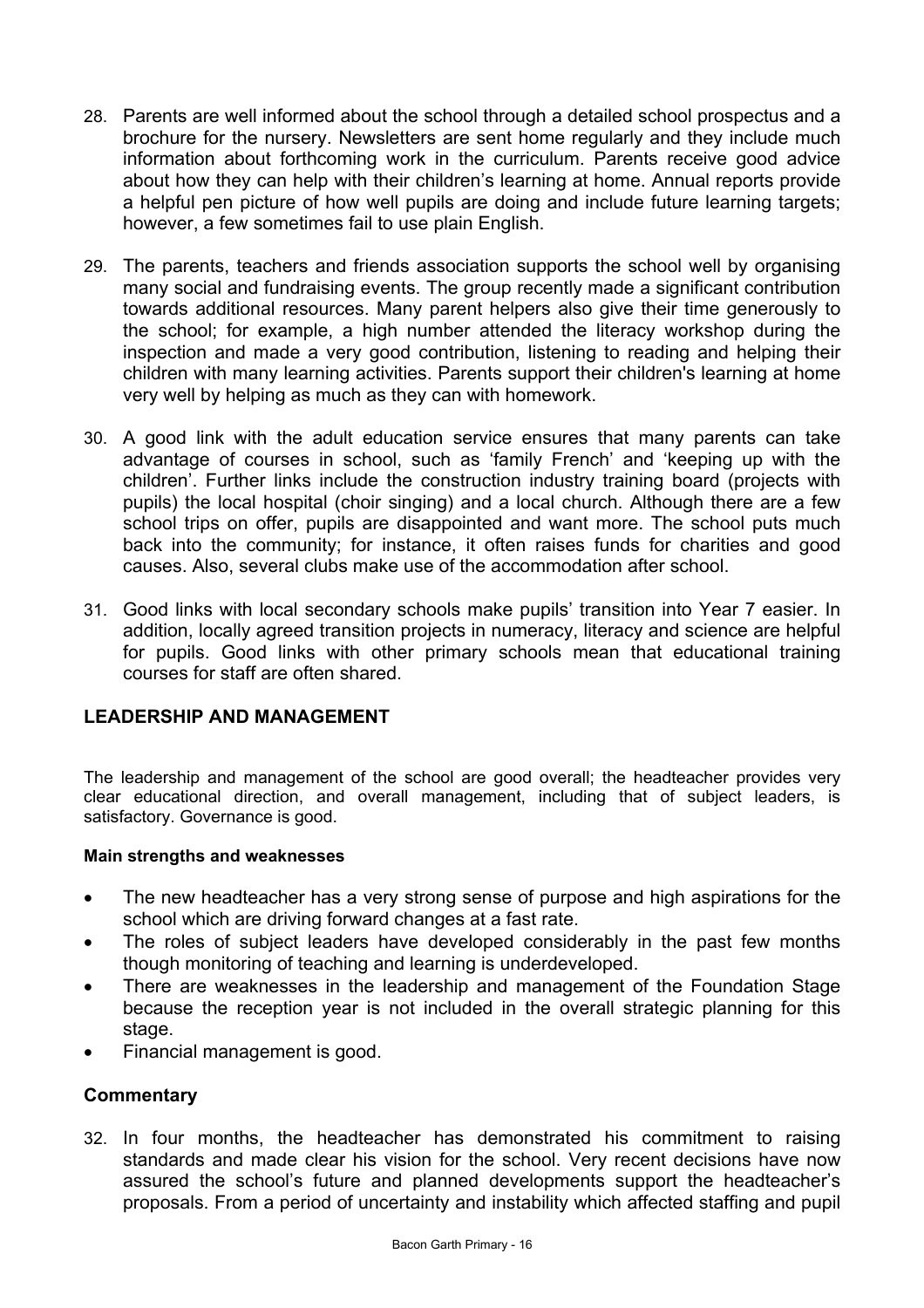numbers, the school is beginning to pick up as the headteacher builds on the strengths of the previous leadership. The school roll is beginning to increase as the rate of improvement accelerates under the enthusiastic guidance of the headteacher. One of the most important and immediately effective changes was altering the school day to give a better balance of subjects to pupils and so use the available time more efficiently, giving due emphasis to literacy and numeracy but also to a fair spread of creative and practical subjects. This has had immediate impact on teaching and learning in Years 3 to 6, which is much better than it was at the time of the last inspection, and has given a much more varied day to younger pupils. Standards are above average in Year 6 as a result.

- 33. Residual staffing problems in the Year 1/2 class have been tackled sensibly with additional classroom support as well as the headteacher working alongside the parttime inexperienced teacher. In one term, much has been tackled and the next planned step is more formal monitoring of teaching and learning, as a follow-up to that done by the local education authority advisers at the headteacher's request. At the same time, subject leaders have also received training as to how to manage their subjects more effectively. The headteacher's enthusiasm and drive is clearly infectious and a great deal has been accomplished in a short time. The leadership and management of coordinators are now satisfactory and they are swiftly developing an overview of their subjects through scrutinising pupils' work and preparing action plans. Subject leaders now have clearly defined roles which include principal responsibility for the development and review of the school's curriculum development plans. The leadership and management of pupils with special educational needs are good and are reflected in the good progress these pupils make throughout the school.
- 34. The strategic planning is of a high standard and the school improvement plan is very informative and is written with clear points as to how aims and targets will be achieved. Progress notes show that this is a working document linked to improving standards. The short timescale reflects the impatience of the new headteacher to get things moving. Many changes have taken place since September in developing the learning environments throughout the school and the school has a real buzz about it, reflected in the enthusiasm for learning and very good behaviour of the pupils. A weakness in the development planning is the very limited emphasis on the Foundation Stage, although there is now clear evidence of good leadership and management of the nursery, which has tended to operate as a separate entity until recently. The documentation and recent practice indicate that the school is innovative; for example, in its curricular provision for design and technology and increased focus on information and communication technology. Currently, members of staff are receiving training on how to use interactive whiteboards to sharpen teaching points.
- 35. The school was faced with closure at a time when the last headteacher retired. The governors fought for the survival of the school, supported strongly by the parents. This led to a stronger governing body, which successfully proved that the school serves the needs of the local community. It fulfils its roles and responsibilities well and is well aware of the strengths and weaknesses of the school. Through a system of committees, governors monitor pupils' progress and standards and the school's finances and accommodation. They challenge constructively the school's plans and decisions, and play a full part in the development and implementation of improvement plans. Governors keep in touch with what is going on, not just through reports from the headteacher but through regular visits to school where they work alongside teachers and support staff as volunteers.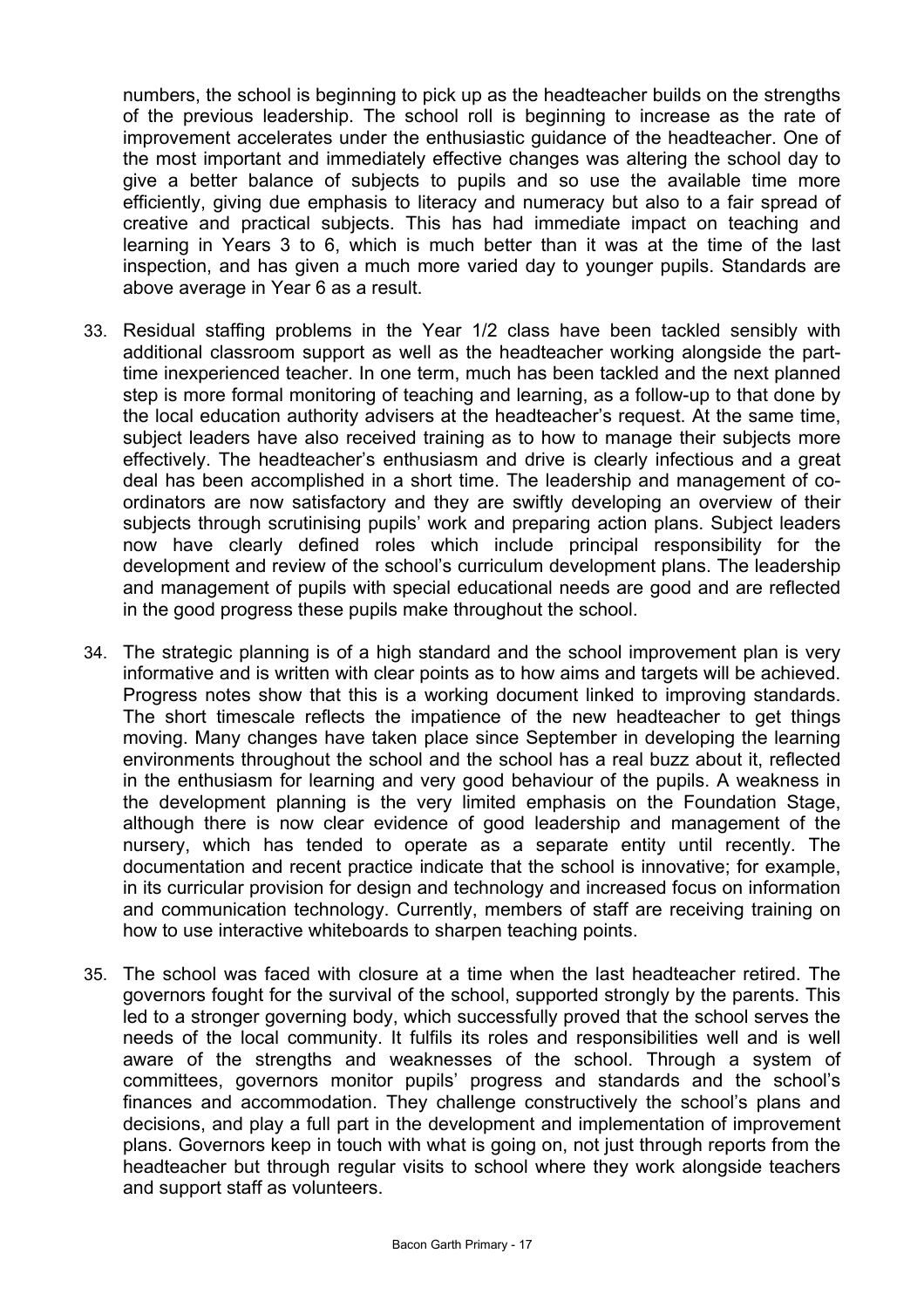36. The headteacher, governors and senior administrative officer work very well together to ensure that the school's finances are well managed and that good value for money underpins all projects and purchases. Spending decisions focus on standards and meeting pupils' needs, as in the recent purchases of information and communication technology equipment. The apparently large budget surplus has been allocated to cover staffing and it is anticipated that this amount will be used up quickly as a result of the fall in pupil numbers.

#### *Financial information for the year April 2003 to March 2004*

| Income and expenditure $(E)$ |         | Balances (£)                        |        |  |
|------------------------------|---------|-------------------------------------|--------|--|
| Total income                 | 492.961 | Balance from previous year          | 63,281 |  |
| Total expenditure            | 473.719 | Balance carried forward to the next | 82,523 |  |
| Expenditure per pupil        | 2.942   |                                     |        |  |

37. The principal aid to the school's future development is the commitment of all the staff, governors and parents to working together for the success of the school under the principled and energetic leadership of the headteacher. The principal barriers are the difficulties imposed by long-term staff sickness and temporary staffing arrangements, which in a small school such as this have a disproportionately high impact.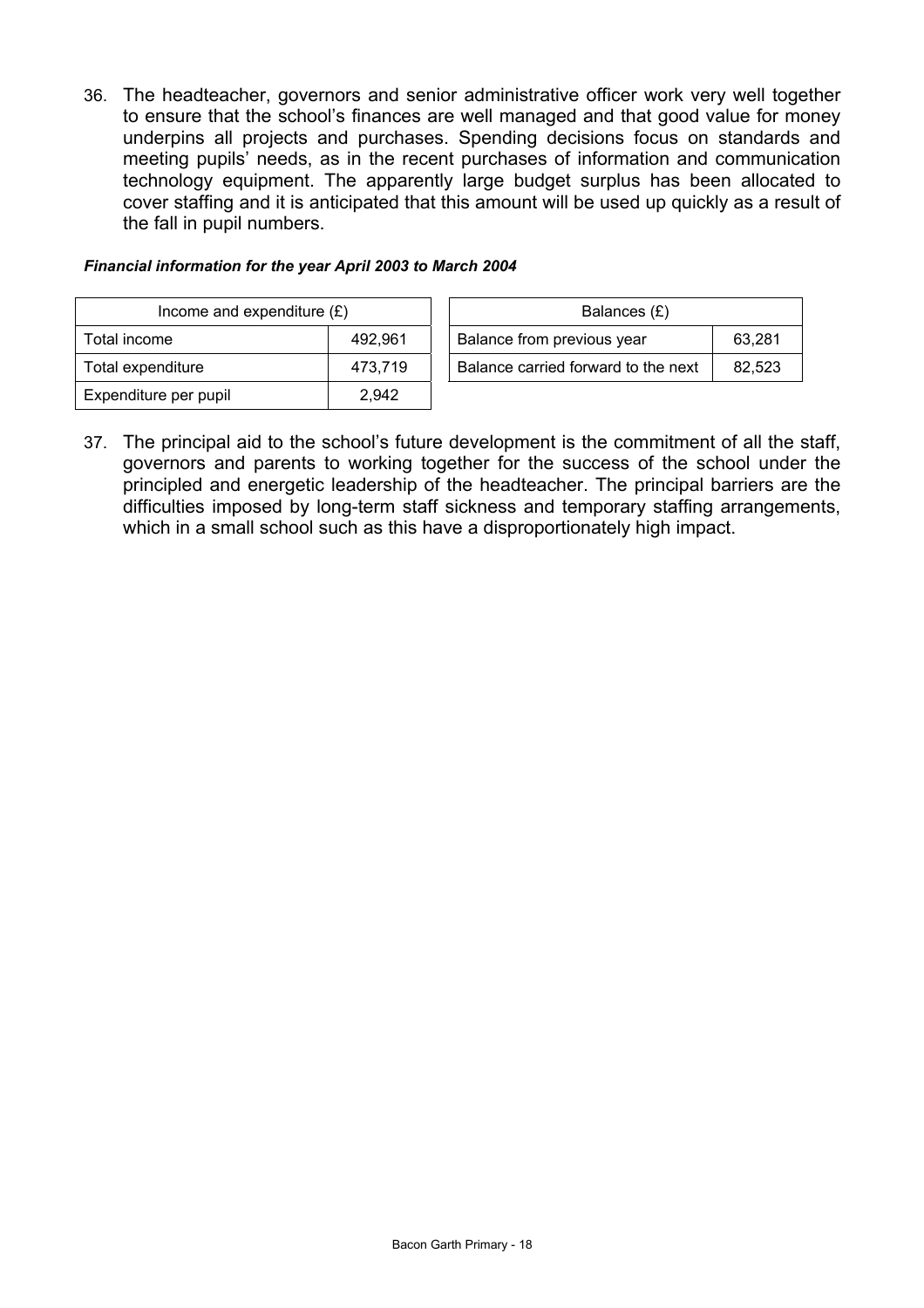# **PART C: THE QUALITY OF EDUCATION IN AREAS OF LEARNING AND SUBJECTS**

# **AREAS OF LEARNING IN THE FOUNDATION STAGE**

- 38. Most children in the nursery attend either mornings or afternoons from the age of three and the nursery serves the whole of Cottingham. Only a minority of the children who attend the nursery transfer to the reception as most children move to their local schools. Most of the lower attainers join the reception because of the school's reputation for helping children with special educational needs. Attainment on entry to the reception varies from year to year though is generally below average.
- 39. The quality of teaching and learning is good, overall. In the lessons seen, teaching and learning in the nursery were usually very good and in the reception they varied from satisfactory to very good. Improvement since the last inspection is satisfactory. The curriculum and the links between the nursery and reception have improved since the last inspection; however, a weakness in both the nursery and reception is the limited opportunities planned to extend children's learning in all areas of the curriculum in the outdoor areas.
- 40. The leadership of the Foundation Stage is satisfactory, in practice, but it is fragmented. There is a nursery co-ordinator but no co-ordinator for the reception. A senior teacher oversees Years 1 and 2 as well as the reception. An appropriate action plan is in place for the nursery but there is neither an action plan for the reception nor one which covers the whole of the Foundation Stage.
- 41. Too few lessons could be seen to make secure judgements on standards in knowledge and understanding of the world, physical development or creative development.

## **PERSONAL, SOCIAL AND EMOTIONAL DEVELOPMENT**

Provision in personal, social and emotional development is **very good.** 

## **Main strengths and weaknesses**

- Children achieve very well in the nursery and reception.
- Children settle very well in the Foundation Stage and form very good relationships, both with one another and the staff.
- Interesting activities help children to make very good progress in their learning.

## **Commentary**

42. By the end of the reception year, children are likely to reach average standards because the quality of teaching is very good in both the nursery and reception. In the nursery most children enter school confidently with their parents and quickly become engrossed in a wide range of interesting activities. The very few children who are upset on entry are looked after very well by members of staff and soon become interested in working alongside the other children. The children work well together and with the staff and discuss their learning willingly; for example, one pupil was keen to tell others that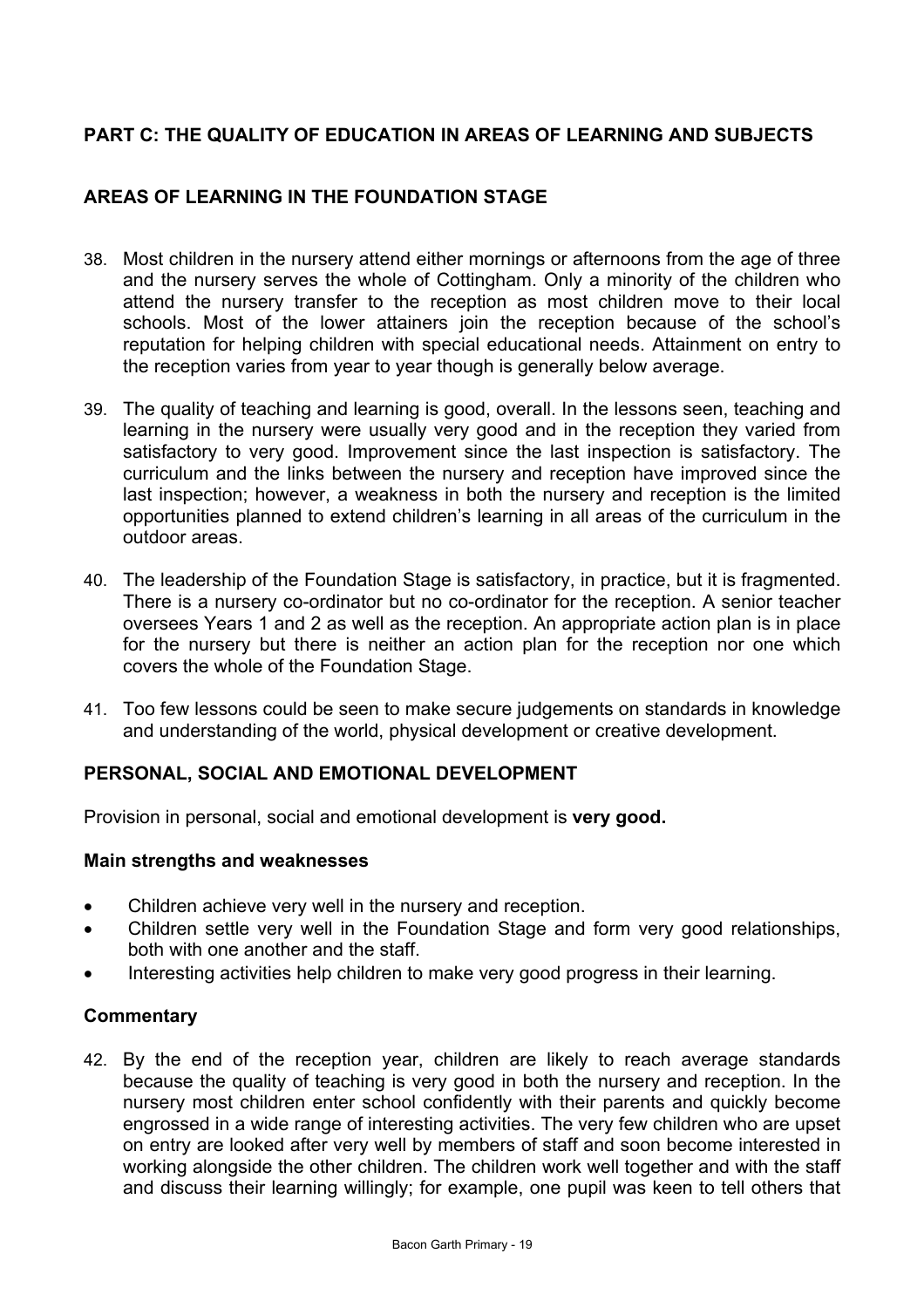the spider he had made had eight legs. Children with special educational needs are provided with effective help and take a full part in lessons.

43. The teaching is very well planned; for example, in a very good lesson in the reception, children sat in a circle and took turns to discuss friendship. They listened very well to others and ensured that all had the opportunity to express their feelings. Speaking and listening skills were developed well and all pupils were confident to speak out within the group. The behaviour of the children was very good and they maintained concentration for a considerable length of time. Teachers in both the nursery and reception expect pupils to say 'please' and 'thank you.'

## **COMMUNICATION, LANGUAGE AND LITERACY**

Provision in communication, language and literacy is **good.**

- Children's achievement is good, although standards are likely to be below expectations by the end of the reception year.
- Reading and writing skills are developed well.

#### **Commentary**

- 44. Children achieve well relative to their starting point on entry to the nursery. The quality of teaching is good; however, standards by the end of the reception year are likely to be below average because of the proportion of lower attainers in the reception class.
- 45. Reading and writing skills are taught well in both the nursery and reception; for example, children in the nursery worked hard to recognise the letter 'p' and its sound at the start of different words. The teaching moved at a brisk pace and captured children's interest through the effective use of resources, such as a pear, purple crepe paper, and the singing of a song to consolidate the learning.
- 46. In the reception, higher attainers can read simple words such as 'look' and 'say' and know the initial sounds of unfamiliar words. Lower attainers recognise a few words and talk about the pictures in books. Most children can write their names, and higher attainers take care to form the shapes of letters, use capital and lower case letters appropriately and spell their names correctly. Lower attainers make attempts at writing recognisable letters to represent their names. In a good lesson in the reception, parents were actively involved in their children's learning. Because of the high numbers of adults in the lesson, children had plenty of practice in consolidating known sounds and learning new words.

#### **MATHEMATICAL DEVELOPMENT**

Provision in mathematical development is **good.** 

#### **Main strengths and weaknesses**

- Children achieve well, overall, but are unlikely to reach expected standards by the end of reception.
- Too few opportunities are planned to extend learning outdoors.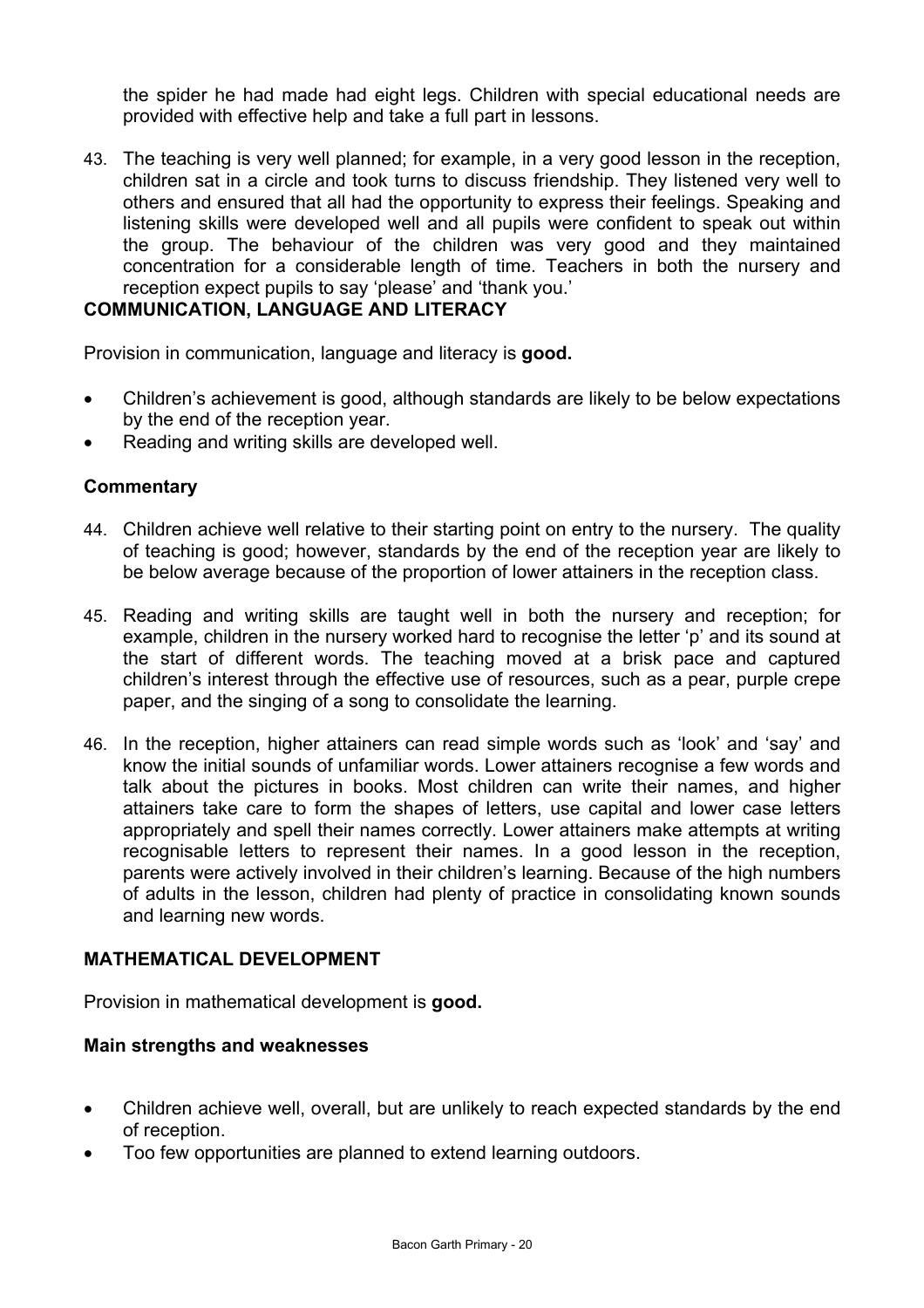## **Commentary**

- 47. Children's attainment is likely to be below the expected standard by the time they start Year 1. The quality of teaching is good, overall and children achieve well, relative to their attainment on entry to the nursery. In the nursery, the quality of teaching is very good. The children have plenty of practical experiences indoors though few outdoors; for example, children balanced flour against the weight of two eggs; they used the till in the role-play greengrocers; some children constructed models using plastic shapes and sorted cars according to colour. No similar outdoor activities were seen; however, photographic evidence showed children measuring the distance they had jumped in the outdoor area.
- 48. In the reception the quality of teaching is satisfactory. Higher attainers can read and write numbers up to ten and add and subtract using plastic blocks. Most children can recognise numerals from zero to ten. Lower attainers have difficulty forming numbers correctly though recognise coins up to £1. In a satisfactory lesson, children matched the coins to items costing up to 10p and gauged the distance a programmable toy would move to reach a coin. The activities were explained well but the pace of teaching lacked urgency. Teachers' lesson plans do not identify the use of outdoors to extend children's mathematical development.
- 49. In **knowledge and understanding of the world,** children are given opportunities to explore living things, such as a hyacinth. They watched the changes of a caterpillar into a butterfly. They observed a baby and how the baby was washed by its mother and then extended their learning in a role-play baby nursery. They learned about the Chinese New Year and studied artefacts relating to the celebration.
- 50. In a good lesson in the reception, children achieved well because the teacher captivated children's interest to investigate different sources of sound through wellplanned practical experiences. The teaching assistant was used well to work with a group of children on a listening centre to play a game which helped them to link sounds to pictures. On the computer children selected a sound and then matched it to an instrument. Children with special educational needs were helped well by the teaching assistant to take a full part in the lesson.
- 51. In **physical development,** children in the nursery have opportunities to play outdoors using a good range of climbing equipment and wheeled vehicles. Through working on apparatus, such as traversing a deck above floor level and riding cycles, children develop their skills appropriately; however, the learning outdoors is insufficiently planned to move learning on at a faster pace and to link to other areas of learning.
- 52. In the reception, regular opportunities are not planned sufficiently to develop the children's learning outdoors; however, children do have indoor physical education lessons twice a week with Year 1 pupils. In a satisfactory lesson seen, children achieved soundly. They undressed quickly; however, few children had appropriate clothing and most worked in their underwear, which is an unsatisfactory practice. In the lesson, children moved in different positions according to instructions, although lower attainers found difficulty in understanding the difference between a large part and a small part of their bodies. Most children could balance on their feet and hands in different ways. The teacher demonstrated for children ways to land though insufficient emphasis was placed upon landing on the balls of their feet and not putting their hands onto the floor. Children with special educational needs were helped well by staff to take a full part in the lesson. Apparatus was used satisfactorily to enable children to practise moving across equipment in different ways; however, too few pieces of equipment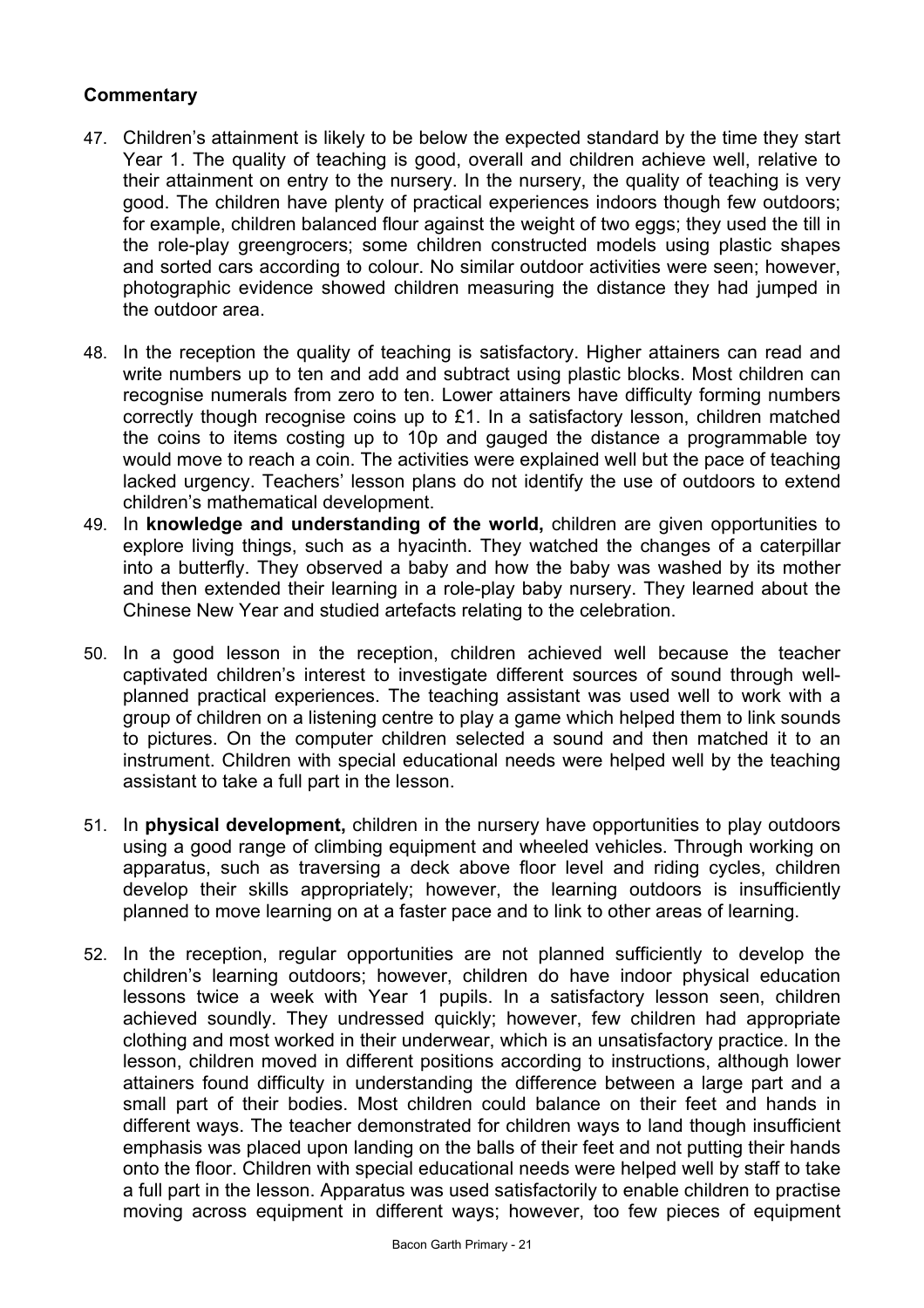were set out, which reduced the pace of learning as children spent too much time queuing awaiting their turn. Throughout the lesson the children were well behaved.

53. In **creative development,** children in the nursery are provided with good opportunities to explore different media; for example, painting in black and white paint, finger painting and making three-dimensional models out of recycled materials. They enjoy singing and play instruments they have made. In a lesson seen in the reception, the teaching was good and children achieved well. The teaching was well organised and children were actively involved in developing skills in playing instruments and in singing. The teacher used song effectively to engage children. Behaviour was good and the children chose instruments without any fuss. Higher attainers created some ingenious sounds and children with special educational needs were fully included in the learning.

## **SUBJECTS IN KEY STAGES 1 and 2**

## **ENGLISH**

Provision in English is **good.** 

#### **Main strengths and weaknesses**

- Standards are above average in Year 6 as a result of good teaching overall and very good teaching of older pupils.
- There is good provision for teaching the skills of speaking and listening throughout the school but recent weaknesses in teachers' preparation and planning have slowed down pupils' learning of the skills of literacy in Years 1 and 2.

#### **Commentary**

- 54. Pupils enter the school with below average skills in speaking, listening, reading and writing. Overall, they achieve well. Pupils make good progress in Years 3 to 5 as a result of consistently good teaching and achieve very well in Year 6 because of very good teaching in the Year 5/6 class. The results of the national tests in 2004 showed a significant rise in standards by the end of Year 6 compared to the previous year. Pupils currently in this year group are performing at an above average level, an improvement since the last inspection, and are likely to exceed the school's challenging targets. Pupils achieve satisfactorily over the course of their time in Years 1 and 2 with overall standards in reading and writing below average in Year 2. Recent and unavoidable changes in staffing in the Year 1/2 class have led to a slowing down of pupils' progress; standards are lower than those reported in the last inspection. Standards are also lower than those attained in the national tests in 2004. There are indications that assessments at the end of Year 2 may have been over-generous, judging by the attainment of the current group of pupils in Year 3 where there are very few higher attainers and over a third with significant special educational needs in literacy.
- 55. Standards in speaking and listening are above those expected nationally in Year 6 because pupils are given many opportunities to discuss and to express their views in English lessons and in other subjects, such as art, religious education and personal, social, health and citizenship education. Very often, teachers invite pupils to discuss small points with their partner, keeping the pace of lessons moving and pupils fully involved. Those pupils who are more reticent are given additional help in small groups to develop their skills in listening and communication. Consequently, pupils' confidence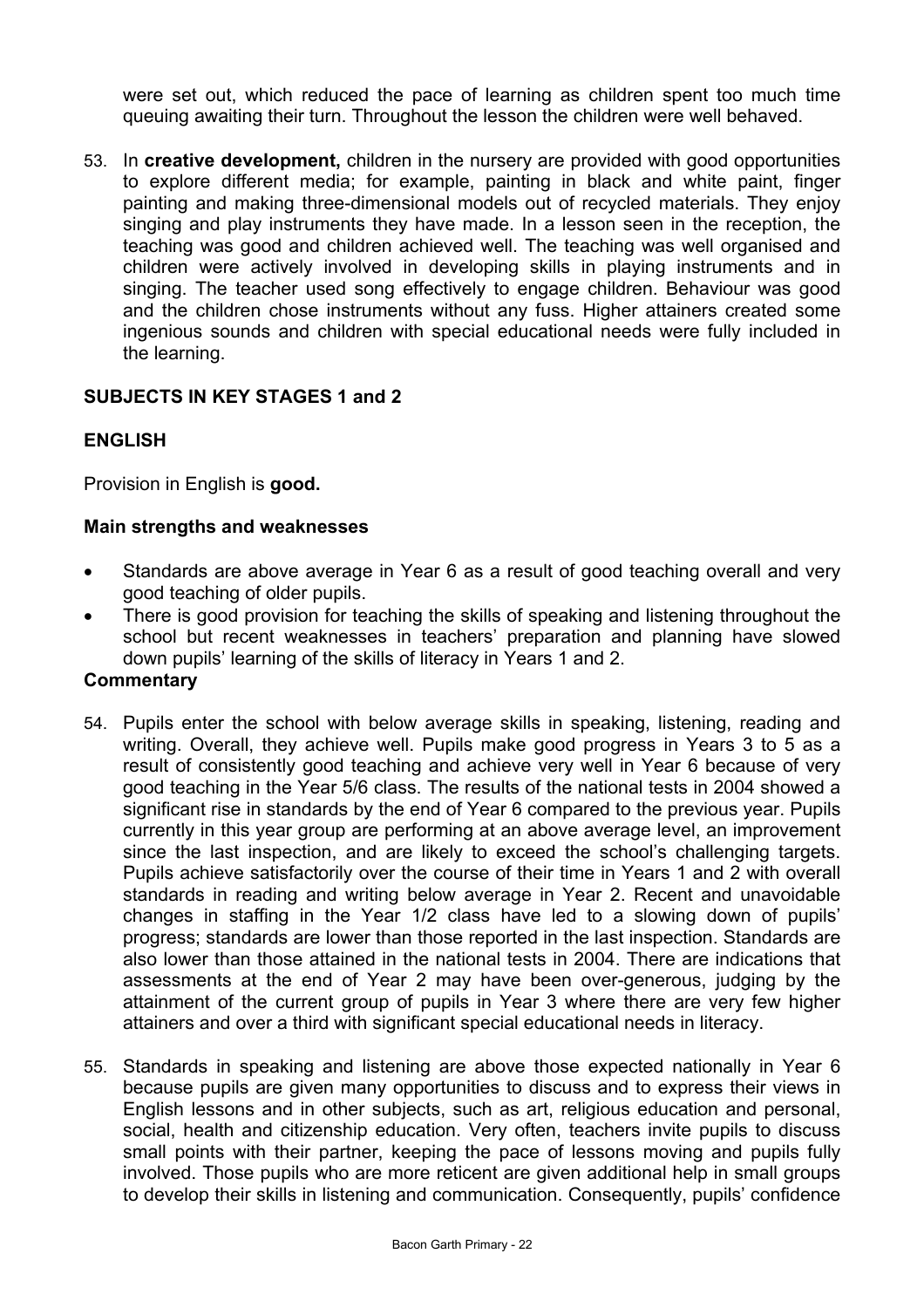grows as they move through the school as they are well trained early on to listen to each other. By Year 6, pupils, including those with special educational needs, respond articulately in spirited dialogues with their teacher and each other. Teachers and pupils have very good relationships and the teachers' good humour rubs off on the pupils. In an example of a very good lesson, the teacher got a lively debate going on school uniforms as part of a demonstration on how to use conditional sentences starting with the word 'if'. Pupils showed their verbal dexterity as they quickly retaliated, often quite hilariously, with contrasting ideas to suggestions, such as this one from a pupil with special educational needs: 'If we didn't wear school uniforms we'd all look good and trendy.' The teacher's logical and grammatical approach helped pupils to extend their sentences and develop their arguments to the full.

- 56. Standards in reading are above average in Year 6, reflecting the success of additional strategies designed to develop the reading skills of lower attaining pupils and improvements to the library provision, where there is now a wide range of books for pupils to choose from with a significant number likely to interest boys. However, many books, including those on the reading schemes, are dated and in poor condition. The recent initiative to teach reading beyond literacy lessons is successful in Years 3 to 6 where each day a different group of pupils reads and discusses in depth with the teacher a book which they are all reading together. It works best in the Year 5/6 class where those not working with the teacher do activities in groups related to their shared text rather than reading a book of their choice without guidance. It works least well in the Year 1/2 class where there appears to be some confusion as to the purpose of the session and only a minority of pupils get to read. As a result, Year 2 pupils' progress in reading and talking about books has slowed since the start of the school year as supply staff or those who are inexperienced do not make best use of the available time because of weaknesses in the planning. Thus higher attaining pupils in Year 2 have difficulty talking about what they have read and lower attainers do not have the skills to sound out unfamiliar words. Reading records, kept by the teacher, merely record the books read and page numbers. Opportunities are therefore missed to involve younger pupils in recording what they have read in simple book reviews, older pupils in analytical comments or parents in helping to develop their children's skills.
- 57. Standards in writing are above average in Year 6. Pupils' skills in writing develop satisfactorily overall in Years 1 and 2 though low expectations evident in the current teaching of these year groups means that progress has slowed considerably in recent weeks. At present, therefore, standards in writing are below average and likely to remain so in Year 2 with very few pupils exceeding expected levels and a large proportion writing just within or below the level expected of their age. So far, no pupils are writing using a legible joined script and the majority of pupils form their letters unevenly. Currently, marking praises pupils' work but rarely indicates what pupils need to do to improve their writing. It is a different picture in Years 3 to 6. In Year 3, pupils are now being taught how to join their letters to form a fluent, cursive style of handwriting; by Year 6, pupils' handwriting is of a good standard. Pupils in Years 3 to 6 cover a wide range of writing, and scrupulous marking, using the school's agreed system to the full, pushes pupils' learning on. High expectations coupled with helpful developmental points challenge higher attainers, making clear, for example, what pupils need to do if they are to fulfil their potential, as in this comment: 'To secure your level 5 we need to look at maintaining consistency in all your paragraphs.' Higher and average attainers show considerable skill in using poetic devices such as personification to enliven their writing, as in this description of a playground: 'His hard, thick skin has paintings of hopscotch and multi-coloured lines.'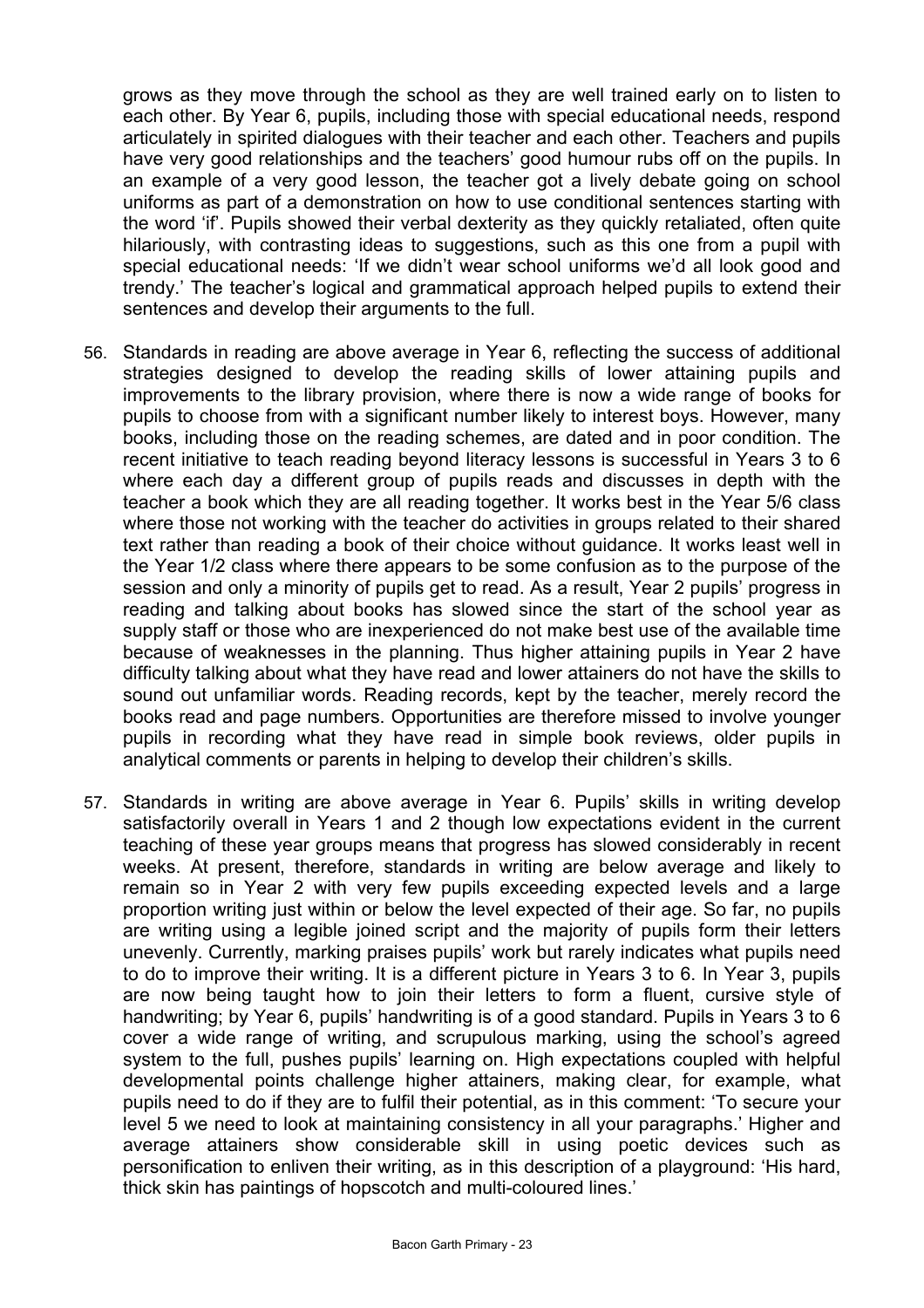- 58. Teaching is predominantly good though the quality ranges at the moment from very good to unsatisfactory. The best teaching takes place in Years 5 and 6 where imaginative presentation of material combines with high expectations, detailed planning and a thorough knowledge of what pupils need to do next to make the best progress based on stringent marking and assessment. Good teaching, consistently evident in the teaching of Years 3 and 4 and occasionally evident in the teaching of Year 1 pupils, helps pupils to become more fluent and accurate readers and writers because of the attention paid to individual needs and the good use of teaching assistants. While it is clear from looking at pupils' work that earlier in the school year the teaching of Year 1 and Year 2 pupils was at least satisfactory, the current arrangements result in unsatisfactory teaching of literacy skills because of lack of knowledge and experience in applying the National Literacy Strategy. There are weaknesses in preparation and lesson planning and pupils of different ages, needs and abilities are not being challenged well enough. The recent assistance given by an experienced teaching assistant is proving effective, as is the additional support given by the headteacher in helping pupils to achieve at an overall satisfactory level.
- 59. Leadership and management of the subject are satisfactory with strengths in the provision for and monitoring of older pupils' work and in collating and monitoring assessments at the end of each year. The most recent scrutiny of pupils' work did not focus sufficiently well on whether pupils of different abilities in all year groups were achieving as well as they should. The role of the subject leader has been underdeveloped until recently and so far there has been little monitoring of teaching to check consistency across year groups, though this is accommodated in planning.

## **Language and literacy across the curriculum**

60. Pupils use their language and literacy skills satisfactorily in other subjects. The emphasis on communication skills is evident throughout the curriculum and plays a large part in developing pupils' confidence to talk informatively and clearly. Discussions about justice and freedom in religious education help pupils to understand in more depth human motivation. Pupils use their reading skills competently for research; for example, they use information and communication technology to search for information on the Internet. While pupils write imaginatively in history, there is room for improvement in developing their skills systematically so they record with increasing precision in other subjects, such as science and design and technology.

## **MATHEMATICS**

Provision in mathematics is **good**.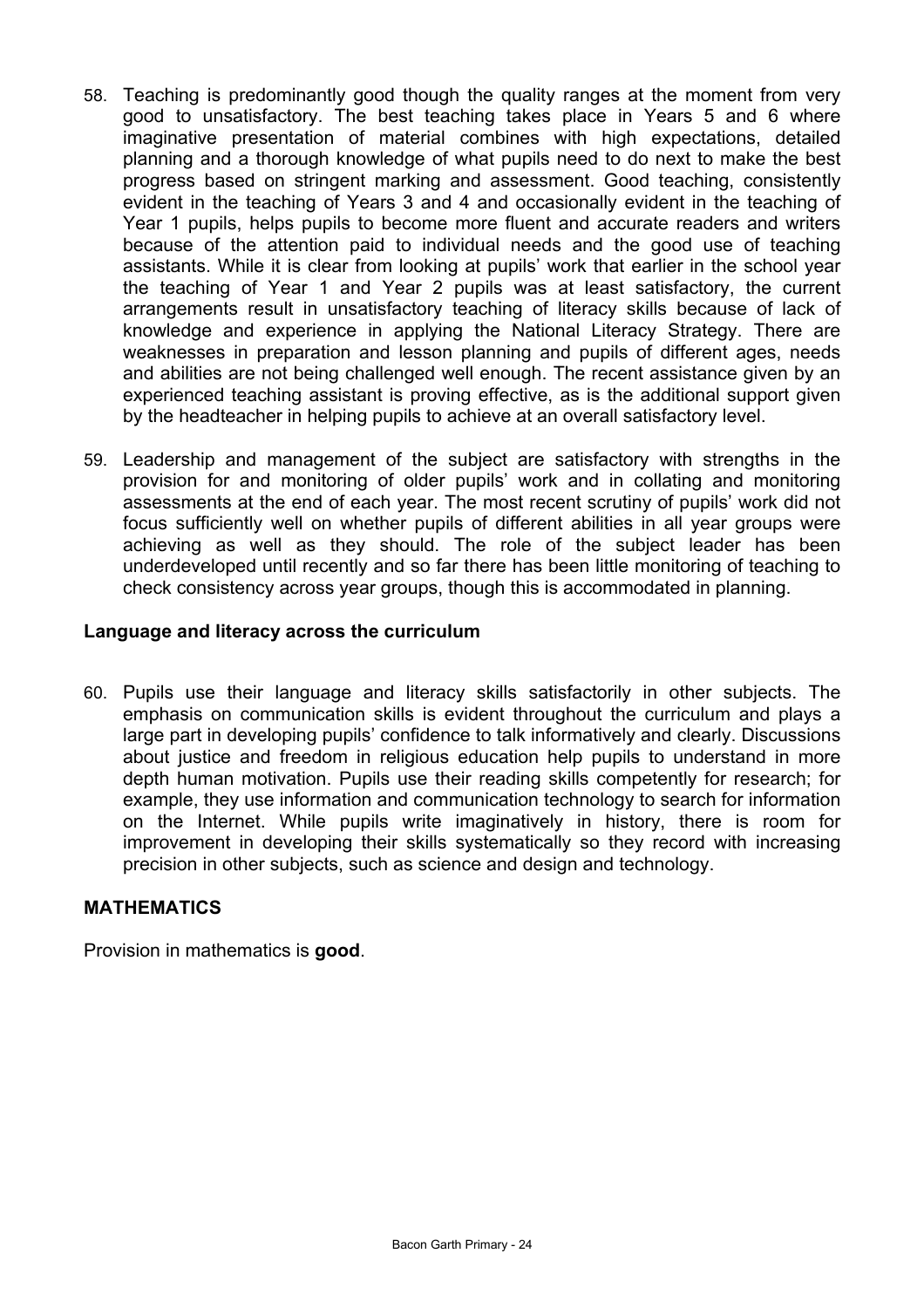## **Main strengths and weaknesses**

- Pupils achieve well and standards are above average in Year 6.
- The quality of teaching is good in Years 3 to 6.
- Lesson plans to guide teaching are too brief in Years 1 and 2.
- Opportunities to use and apply mathematics in other subjects are not specifically planned in all subjects and classes.

## **Commentary**

- 61. Standards in Year 6 are above average, as was the case at the last inspection. Standards in Year 2 are below average. Pupils achieve well relative to their prior attainment, particularly in Years 3 to 6, because the quality of teaching is good, overall, with particular strengths in the teaching in Year 6. In the national tests in 2004, standards by end of Years 2 and 6 were in line with the national average. The reasons for the differences between the national test results and present standards reflect mainly differences in year groups in a small school. The subject leadership is satisfactory.
- 62. The quality of teaching is good, overall; it is satisfactory in Years 1 and 2 and good in Years 3 to 6. Teachers have a good understanding of the subject and plan lessons well to interest and challenge pupils at all levels of attainment very well. Very good management of pupils leads to their high standard of behaviour and very good attitudes to learning. Pupils work hard both independently and in groups and achieve well. In a very good lesson in a Year 3/4 class, led by the subject co-ordinator, information and communication technology was used very well to develop pupils' understanding and skills in reading different scales linked to mass, length and capacity. The tasks were planned carefully to challenge pupils at different levels of attainment. Pupils with special educational needs were given good help from teaching assistants, and higher attainers were challenged and provided with strategies by the teacher to read accurately, for example, 0.004 grams on a scale. All pupils had plenty of practice and achieved highly.
- 63. The planning of lessons in Years 1 and 2 is too brief, particularly when classes are being taught by temporary or inexperienced staff; for example, in a Year 1/2 class the lesson planning gave too little information to guide the teaching. The planning was not sufficiently linked to pupils' prior attainment with no precise details of work for higher and lower attainers. In practice, the teaching assistant worked well with lower attainers in totalling objects up to 10 but the activity for higher attainers lacked challenge as the totalling up to 30 was not linked to on-going recording of additions. Examination of pupils' previous work shows satisfactory progress over time though too strong an emphasis on using worksheets and limited recent comments on how well they are doing and how they can improve.

#### **Mathematics across the curriculum**

64. Mathematical skills are applied satisfactorily in other subjects; however, although teachers are aware of the value of practising mathematical skills in other subjects, the specific planning of experiences is not firmly established in all subjects and classes, resulting in patchy application. Good examples were found in a Year 4/5 science lesson when Venn diagrams were used to record investigations into the separation of solids and liquids. In history, pupils in Year 6 calculated details of ages, reigns and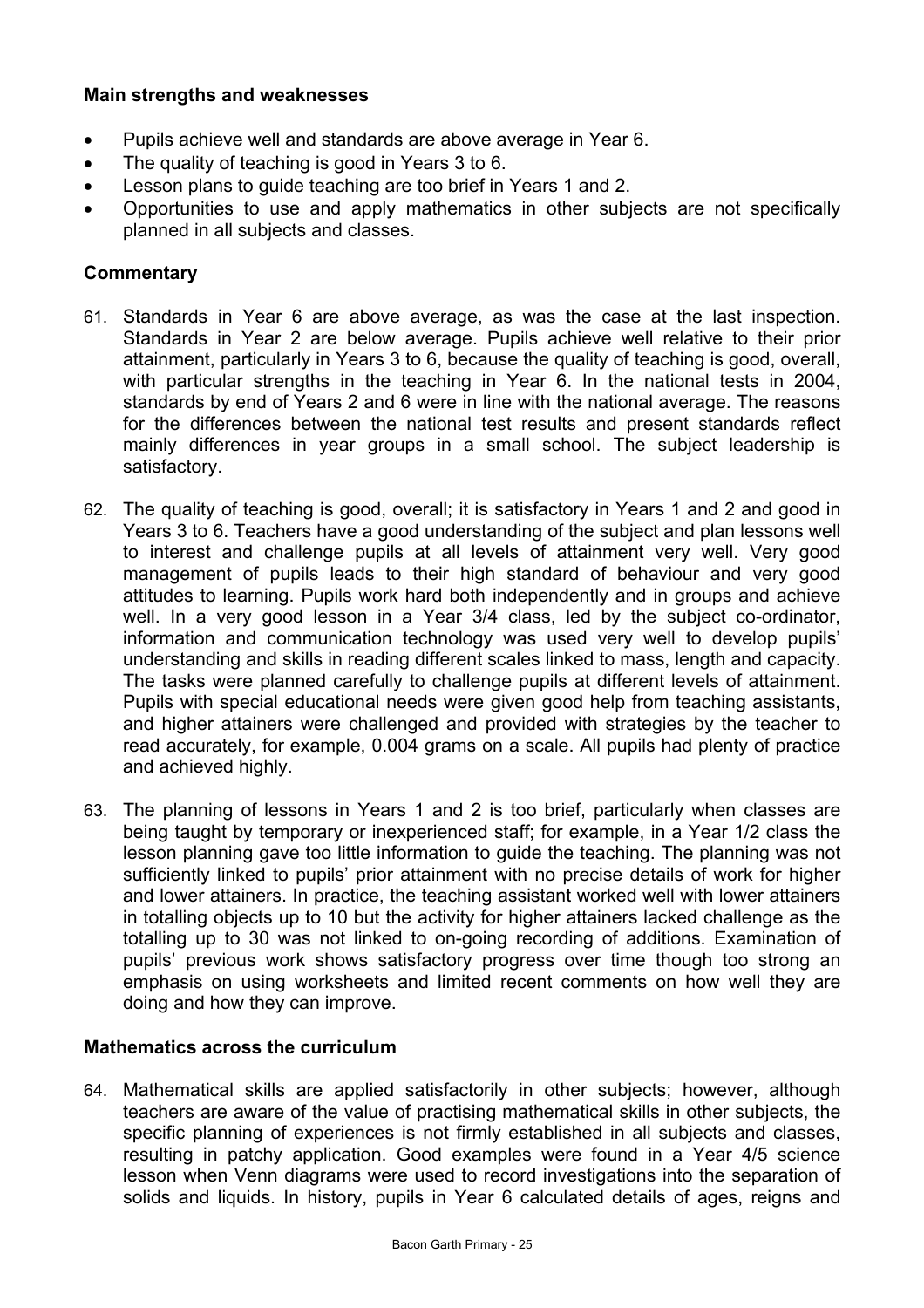year of births and deaths of Egyptian pharaohs; for example, one pupil wrote, 'Remeses reigned for 66 years because he went on the throne in 1279 BC and died in 1213 BC.'

## **SCIENCE**

Provision in science is **good.** 

#### **Main strengths and weaknesses**

- Pupils achieve well overall because they develop a good scientific knowledge through teaching that is good overall.
- Pupils with special educational needs are well supported and achieve well.
- Teachers do not always use their good assessment of pupils to ensure that work is well matched to abilities of all pupils.

#### **Commentary**

- 65. Standards in Year 6 are above average. Improvement since the last inspection is satisfactory. Standards in Year 2 are below average, as fewer pupils are working towards the higher levels than would be normally expected. Pupils' achievement is good overall: it is satisfactory in Years 1 and 2 and good in Years 3 to 6. Pupils have very positive attitudes to their learning. Pupils in Years 1 and 2 cover a good range of scientific topics and undertake a satisfactory number of investigations. Evidence from previous work demonstrates that pupils are able to compare humans with other animals and have a developing understanding of how small babies grow.
- 66. Pupils in Year 6 are very familiar with learning science through practical investigations. They are developing skills in making predictions. They understand the importance of changing only one variable when carrying out an experiment; for example, they have planned a fair test to describe links between permanent changes in materials and chemical reactions. A survey of previous work shows that pupils are asked to draw their own conclusions when undertaking scientific enquiry in Years 5/6. However, this approach is not consistently practised throughout the school. As a result, opportunities are missed for pupils to use their writing skills.
- 67. Teaching and learning are good overall. Teachers focus pupils' attention very well by asking relevant questions to support and clarify learning. Teaching is strong when pupils are given the opportunity to engage in scientific enquiry, including close observation. They organise their equipment and plan their own solutions to the investigation, including factors to change and those to be kept the same; for example, pupils in Year 6 were challenged and enjoyed being asked to work in groups to design their experiments to prove that green plants need light in order to grow well. As one pupil hypothesised, 'Plants have adapted so they can use photosynthesis for a reason and that reason is that they need light.' Classrooms are happy and purposeful places. Pupils are eager to learn and enjoy the 'hands on' approach to scientific learning. However, opportunities to raise their own questions and predict outcomes are not always a feature of their investigations, and in Years 1-2 an over-use of worksheets limits opportunities for independent learning.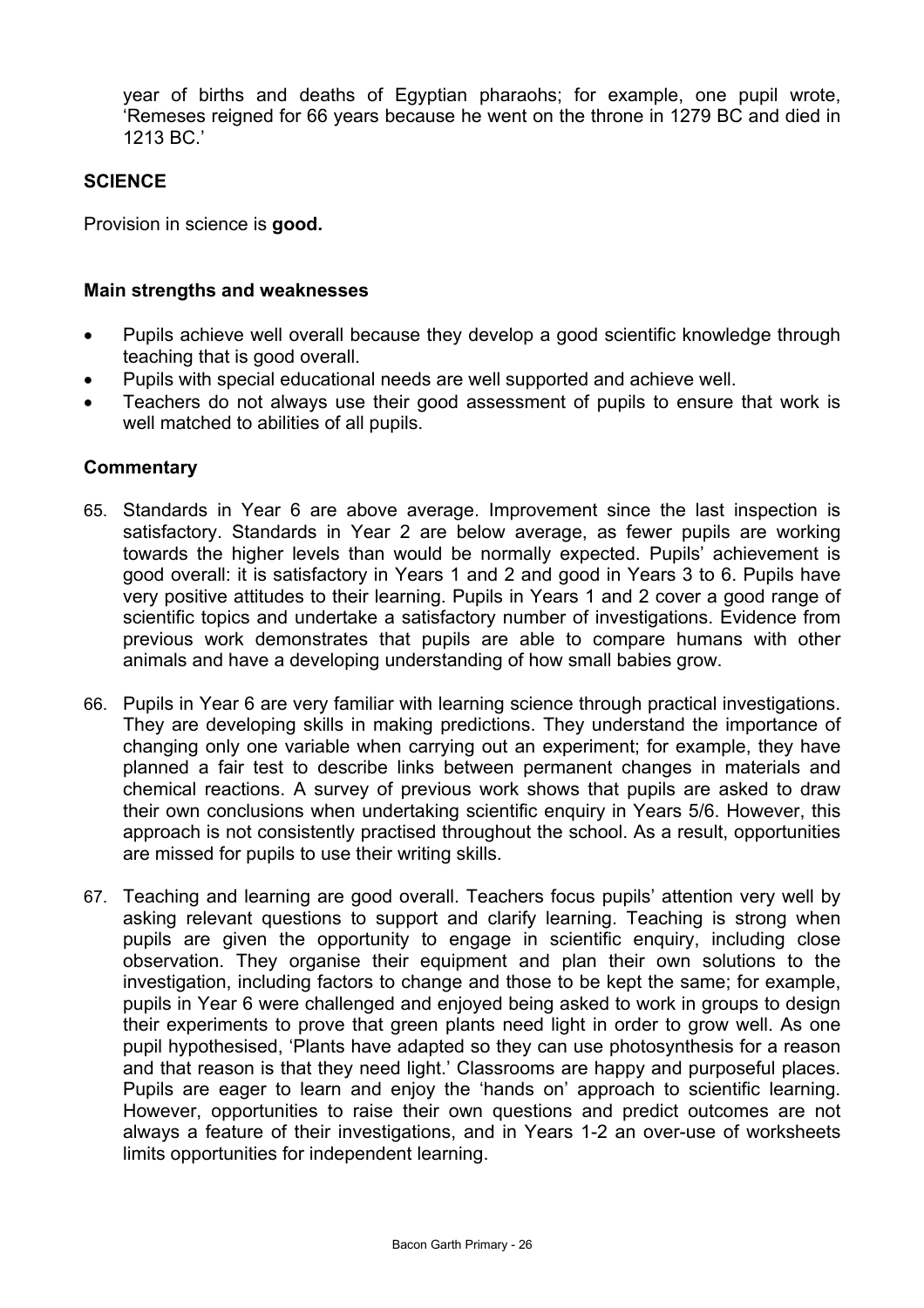- 68. Pupils with special educational needs are given good help during the lessons so they can work successfully alongside their peers and achieve well. The teaching assistants and class teachers make sure they are fully included in the work of the class; for example, in a Year 5/6 lesson a pupil explained to the class, with confidence and in some detail, how plants function. His peers were impressed with his understanding of plant adaptation and this raised his self-esteem and confidence.
- 69. The subject benefits from an enthusiastic co-ordinator. She has identified ways of raising standards. There are good procedures to check how well pupils learn, but teachers do not make full use of this data to set work at the right level for all pupils, especially in Years 1 and 2, to help to improve standards further. Also she does not have the opportunity to observe the quality of teaching and so improve the teaching of science throughout the school. Overall, therefore, the leadership and management of the subject are satisfactory. An area of developing strength is information and communication technology where teachers, mainly in Years 3 to 6, are making very good use of information and communication technology software to support pupils' learning.

## **INFORMATION AND COMMUNICATION TECHNOLOGY**

Provision in information and communication technology is **good**.

#### **Main strengths and weaknesses**

- Standards are improving, and pupils are achieving well.
- The co-ordinator has been pro-active in ensuring that the school raises its attainment in information and communication technology.
- Basics skills are well taught and pupils are given ample opportunities to learn for themselves.
- The school has made a good start in using information and communication technology to support learning in every subject.

## **Commentary**

- 70. Standards of work of the pupils in Year 2 and Year 6 are firmly in line with those in most other schools. The quality of teaching and learning is good. Achievement is good, given the rapid rise in national expectations of standards in information and communication technology nationally. Improvement since the last inspection is good, as standards then were below average.
- 71. Several factors account for pupils' recent good achievement: improved information and communication technology resources have assisted teachers in ensuring that the focused teaching of skills is regular and thorough; the co-ordinator is monitoring and influencing teaching very effectively because of his teaching and technical support role; staff confidence and expertise have risen significantly so that teachers teach the core skills with confidence; and the curriculum has benefited from the subject co-ordinator's involvement with the local cluster group of schools, particularly in the area of assessment and through receiving up-to-date information about new programmes and schemes.
- 72. Year 2 pupils quickly gain confidence with basic computer skills. In a Year 1/2 lesson, they could open up the program, although some required help or reassurance. They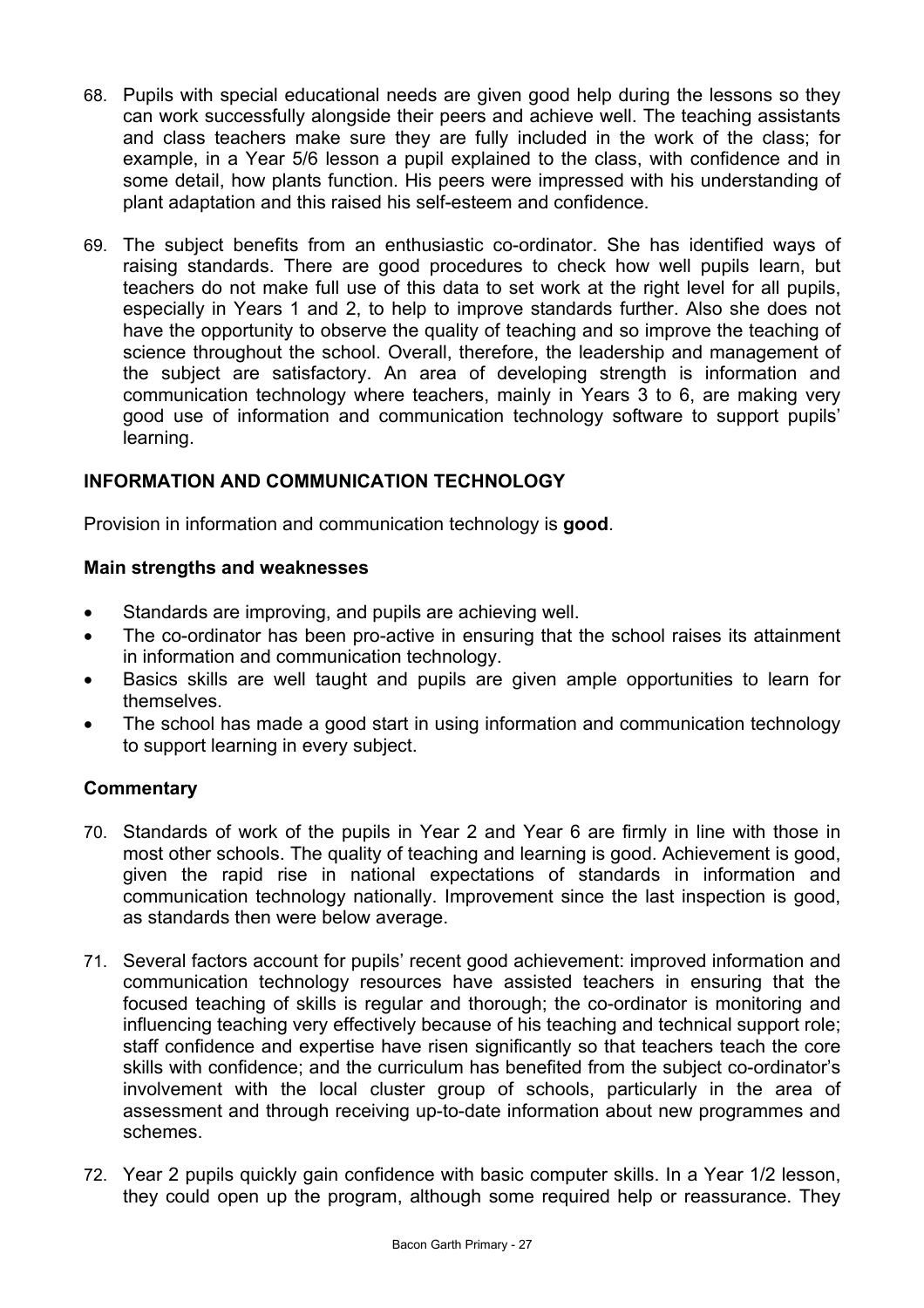used the mouse capably and some were able to visit successfully a new part of the program independently. During a lesson on skills in using a drawing package, pupils were able to produce imaginative facial images using 'brush', 'shape', 'text' and 'fill' tools correctly. Most pupils were able to save their work using the 'save as' and 'save' commands. Work on display and in pupil portfolios shows that most Year 2 pupils are proficient in the information and communication aspects of the subject, sometimes to a higher level than expected; however, the use of 'control' devices is less well developed.

- 73. Pupils in Year 6 confidently discuss their information and communication technology experiences in plotting graphs; however, their skills in using data handling programs are less well developed although they can use spreadsheets to produce graphs. Their multimedia presentations are good. They are able to download information, such as pictures, and import sound effects; for instance, pupils, in Year 6, demonstrated how they had produced websites on their particular interests, such as fashion and sport. One pupil produced a highly creative game with eye-catching text. All pupils in Years 3 to 6 have individual e-mail addresses and most access their 'accounts' correctly.
- 74. Most teachers are confident in information and communication technology and teach it well. They demonstrate techniques clearly and effectively to support learning. They encourage pupils to investigate what the computers can do and this helps pupils to learn from their mistakes and explore new ideas. Therefore, pupils have a zest for the subject and approach it enthusiastically; for instance, in a Year 4/5 lesson on 'branching databases', pupils, because of the high quality teaching, were able to create 'tree' diagrams to organise their information. The scheme of work gives good support to teachers in planning for the fine detail of lessons, so that pupils succeed in small, regular learning steps. A simple assessment procedure, of targets entitled 'I can', is in place so pupils are able to monitor their own achievements.
- 75. The co-ordinator, the headteacher, is active, committed and very efficient, and up to date. A lot has been done to improve standards and resources in the subject in a short time, a significant improvement since the previous inspection. He monitors and evaluates the quality of teaching effectively in his support role and through regular reviews of progress. His good leadership and management skills are having a significant impact on teaching and learning.

#### **Information and communication technology across the curriculum**

76. As yet, pupils learn about information and communication technology more thoroughly than they learn other subjects through information and communication technology, but the balance is beginning to change. The school has a satisfactory bank of CD-ROMs to support learning in other subjects, and subject co-ordinators highlight opportunities to use information and communication technology in the schemes of work. Teachers are beginning to value the enhancement of lessons that information and communication technology can bring. Pupils undertake effective research using specialist software and the Internet for subjects, such as mathematics, history and geography; for example, they have explored websites and learnt more about the Ancient Egyptians.

## **HUMANITIES**

*Religious education was inspected in detail and is reported in full below. History and geography were sampled.*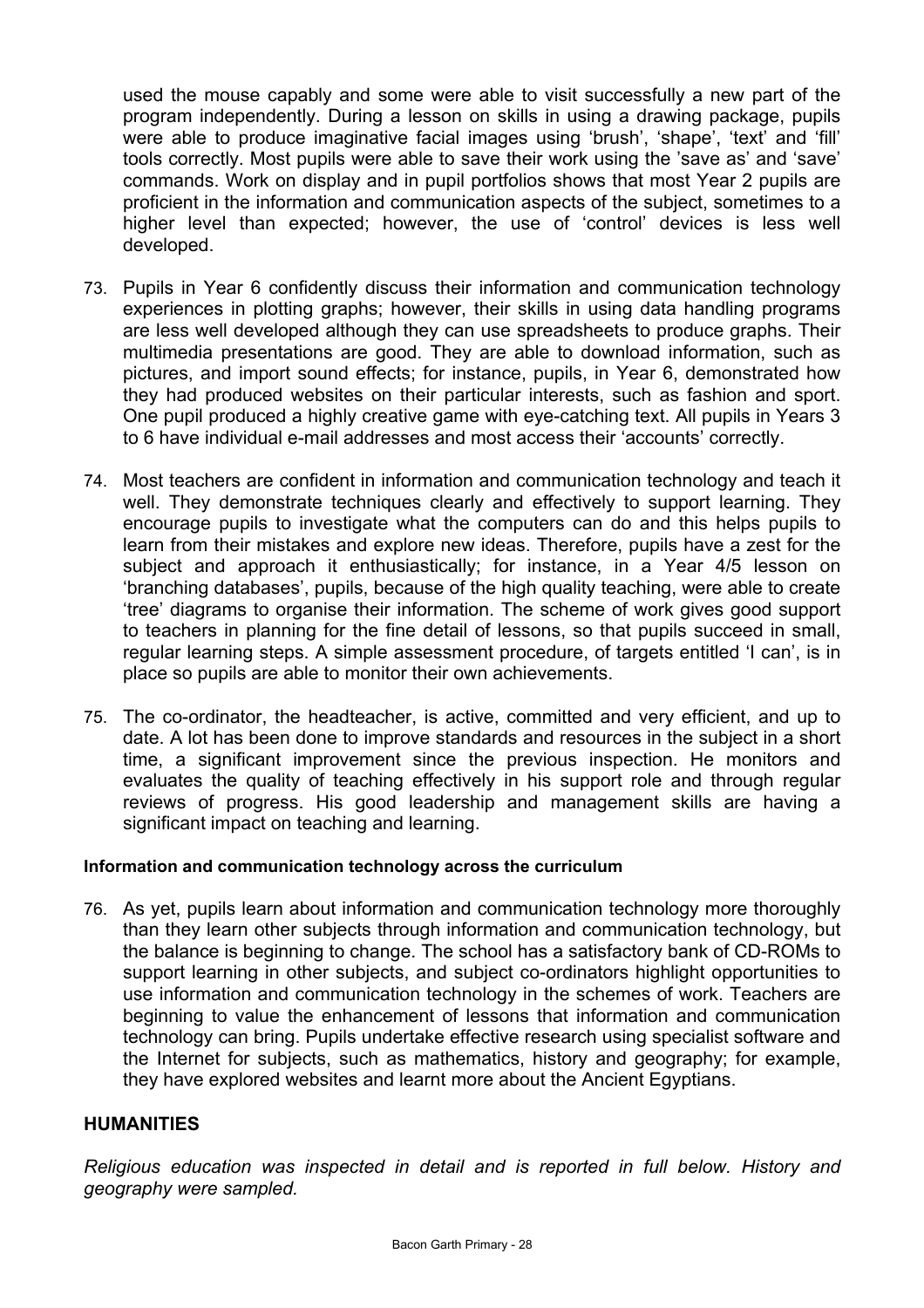- 77. In **history**, pupils are developing their understanding of chronology, through the use of timelines, and of change, as they compare things past and present. Good use of information and communication technology throughout Years 3 to 6 for researching historical sources supports pupils' learning effectively; for example, the detailed information on Ancient Egyptian gods. In the one lesson seen in Year 5/6, the quality of teaching and learning was good and pupils achieved well. Good use of detailed questions helped pupils to interpret and evaluate sources of information. Literacy skills were developed well; for example, the story of Osiris was retold.
- 78. In **geography**, the curriculum ensures that pupils have good opportunities to study both the local area and the wider world. Pupils undertake fieldwork investigations, such as traffic and local business surveys, and these contribute positively to their learning. By Year 2, they know about places further afield, such as the seaside town of Bridlington. Most pupils are able to identify differences and similarities between this different location and Cottingham. There is a strong emphasis on developing pupils' skills of enquiry. Pupils have sound mapping skills and can talk knowledgeably about map symbols; for example, in the one lesson seen in Year 3/4 the quality of teaching was good and pupils achieved well. Pupils were able to identify from an aerial map of York physical and human features of the area and devised a key. Information and communication technology is being used much more for developing the pupils' research, an improvement since the previous inspection.

## **Religious Education**

Provision for religious education is **good**.

## **Main strengths and weaknesses**

- Pupils achieve well because the quality of teaching is good and pupils have very good attitudes to learning.
- Skills in literacy are developed well in the subject in Years 3 to 6.

## **Commentary**

79. Standards in Year 2 are average and in Year 6 above average. Standards and the quality of teaching have improved since the last inspection. The quality of teaching and learning is good overall; it is satisfactory in Years 1 and 2 and good in Years 3 to 6. Pupils achieve well and have very good attitudes to learning. The leadership of the subject is satisfactory. Where teaching was of a high standard in Years 4 and 6, teachers have very good subject knowledge and fully involve pupils in in-depth discussions. The pace of learning is fast and the teaching generates enormous interest; for example, in a very good lesson in Year 4, the teaching very skilfully linked previous learning of Islam and Hinduism with Sikhism. Pupils were keen to participate and discuss the symbolism of artefacts with other pupils. In Year 6, pupils were very clear about respect for different religions and had a mature understanding of racism. They recounted why Nelson Mandela is a special person in connection with a study of 'Justice and Freedom' and gained a much better understanding of the life of Martin Luther King.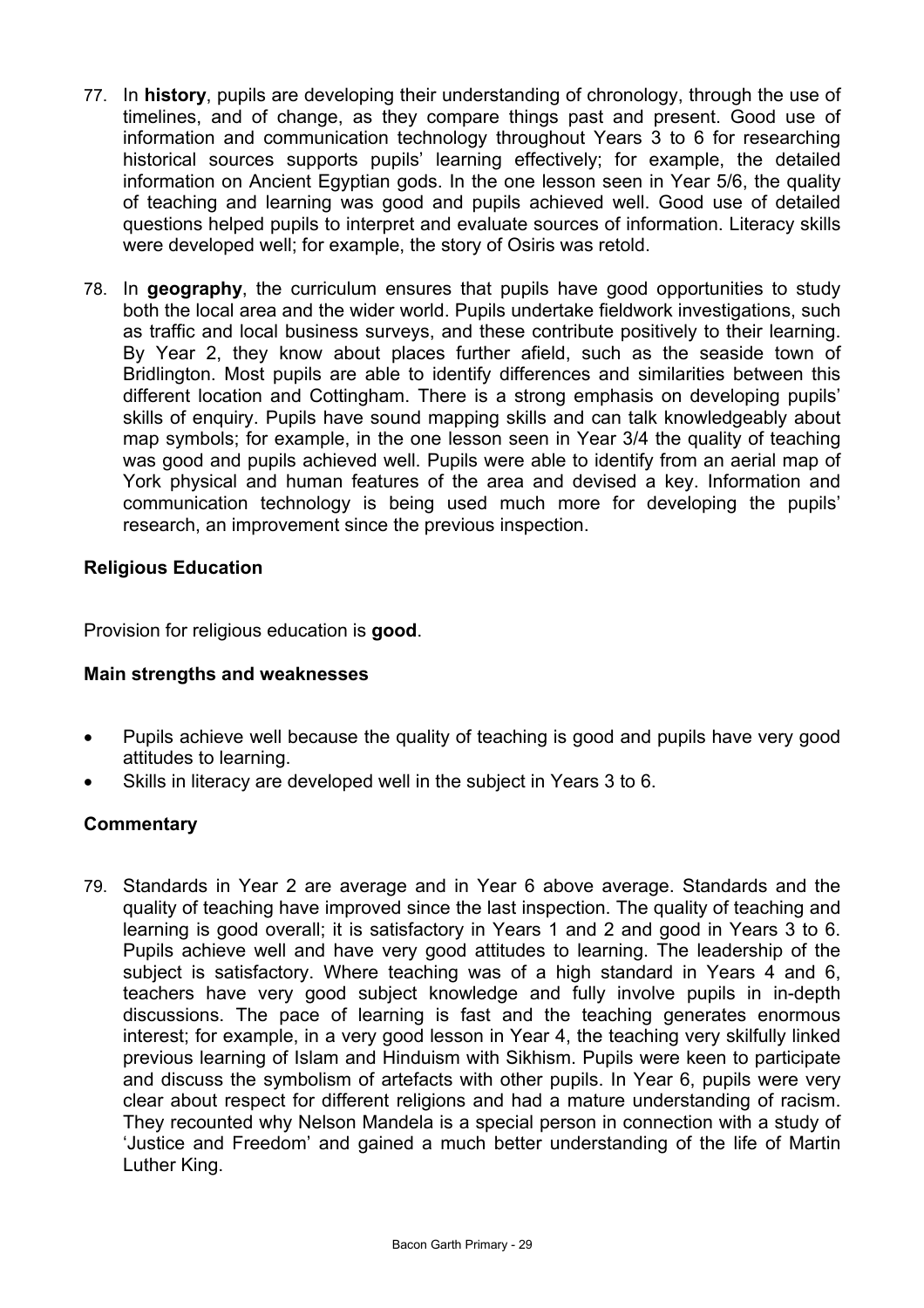80. In Years 3 to 6, religious education is used well to develop literacy skills; for example, in Year 6, pupils learned new language, such as 'apartheid', and clearly defined the difference between 'justice' and 'freedom'. They reflected in prose about 'what frightens me'. In contrast, links to literacy in Year 1 and 2 are less well developed. Pupils were given a few opportunities to sequence stories, such as that of Rama and Sita, but examination of previous work showed too much reliance on worksheets and too few opportunities to write their own accounts.

## **CREATIVE, AESTHETIC, PRACTICAL AND PHYSICAL SUBJECTS**

*Art and design, design and technology, music and physical education were sampled.* 

- 81. In **art and design** in the one lesson observed, this being for pupils in the Year 5/6 class, teaching and learning were very good and pupils achieved very well as they discussed the type of media used to make a performance come alive. The lesson had been very well prepared and was very well resourced, drawing on photographs of a national exhibition of hats as well as actual stage makeup. Pupils were very attentive and behaved with considerable maturity as they considered the effects of costume and makeup in performance. Work on display and discussions with pupils show that they have good opportunities to use a range of media and materials; Year 6 pupils' abstract representations, for example, showed they had been very well taught to use pastels to create light and dark shade in fragments of colour to depict dynamic movement by a footballer or diver. During the time of the inspection, most display space, however, had been given over to celebrate a week dedicated to design and technology.
- 82. In **design and technology**, no teaching was seen. Evidence from examination of pupils' work, displays around the school and talking to pupils shows most pupils achieve above average standards. The initiative to devote a week to design and technology was clearly successful in terms of stimulating pupils' enthusiasm and led to some creative teaching as projects developed over the course of the week; pupils in the Year 3/4 class, for example, made some exceptionally good wall hangings, using their watered silk designs as a centrepiece and then appliquéing other materials using different types of stitching, even making the hanging cord by twisting and meshing different threads together. Year 1 puppets were also of very good quality and showed much individuality in terms of choice of puppet and types of material and ingenuity in their construction. There was a good link to literacy in the pupils' written and acted puppet shows and also in pupils' written evaluations in most year groups. An area for development is to devise a systematic way of recording the different stages of the design process that makes progressively more demands on pupils as they grow older.
- 83. No lessons were seen in **music** apart from a short music-making activity involving reception and Year 1 pupils which showed that pupils are given a sound start to understanding how different sounds can be made; this linked effectively with their learning in science. There are good opportunities for pupils to take part in musical activities in the local community and peripatetic teachers give groups of pupils violin lessons. The singing in assemblies is good and pupils show a good rhythmic awareness and some delicacy in pitching notes accurately. There is a sound scheme of work, which provides good coverage of the required musical elements.
- 84. In the one lesson seen in **physical education** in Year 5/6, the teaching and learning were very good and standards were above average. The lesson was planned well and very good use was made of music, both classical and contemporary, to develop gymnastic sequences with a partner or in a group making use of different elements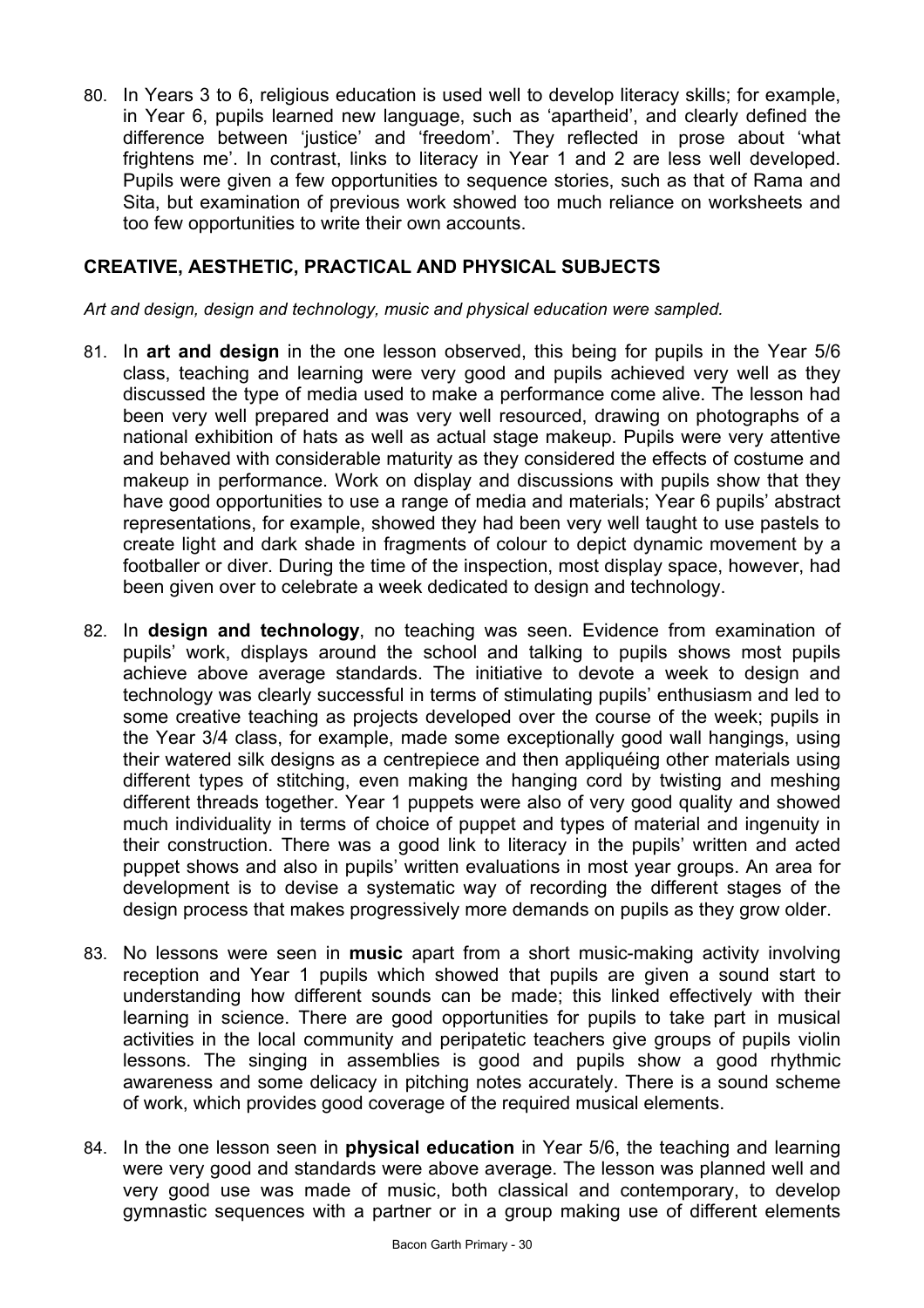that were practised beforehand. Very good behaviour and very good attitudes to learning contributed to making the lesson successful and constructive criticism helped to motivate pupils to achieve highly and refine their work. The school has good facilities, both indoors and outdoors, and these are used effectively.

#### **PERSONAL, SOCIAL AND HEALTH EDUCATION AND CITIZENSHIP**

*This area of the curriculum was sampled.* 

85. The local community plays an important part in the life of the school, making a valuable contribution to the school's good programme for personal, social, health and citizenship education**.** The curriculum successfully promotes the school's caring ethos and the intellectual, physical and personal development of the pupils. A sensitively planned programme helps pupils; for example, they discuss personal responses to a variety of issues that affect their health, in an atmosphere of caring and trust. In the one lesson seen, in Year 3, the quality of teaching and learning was good. Pupils gained, through discussion, a better understanding of the positive and negative effects of liquids and solids that enter the body. Resources were used well to assist learning. Good relationships were apparent between pupils and staff. Pupils' behaviour and interest in learning were very good.